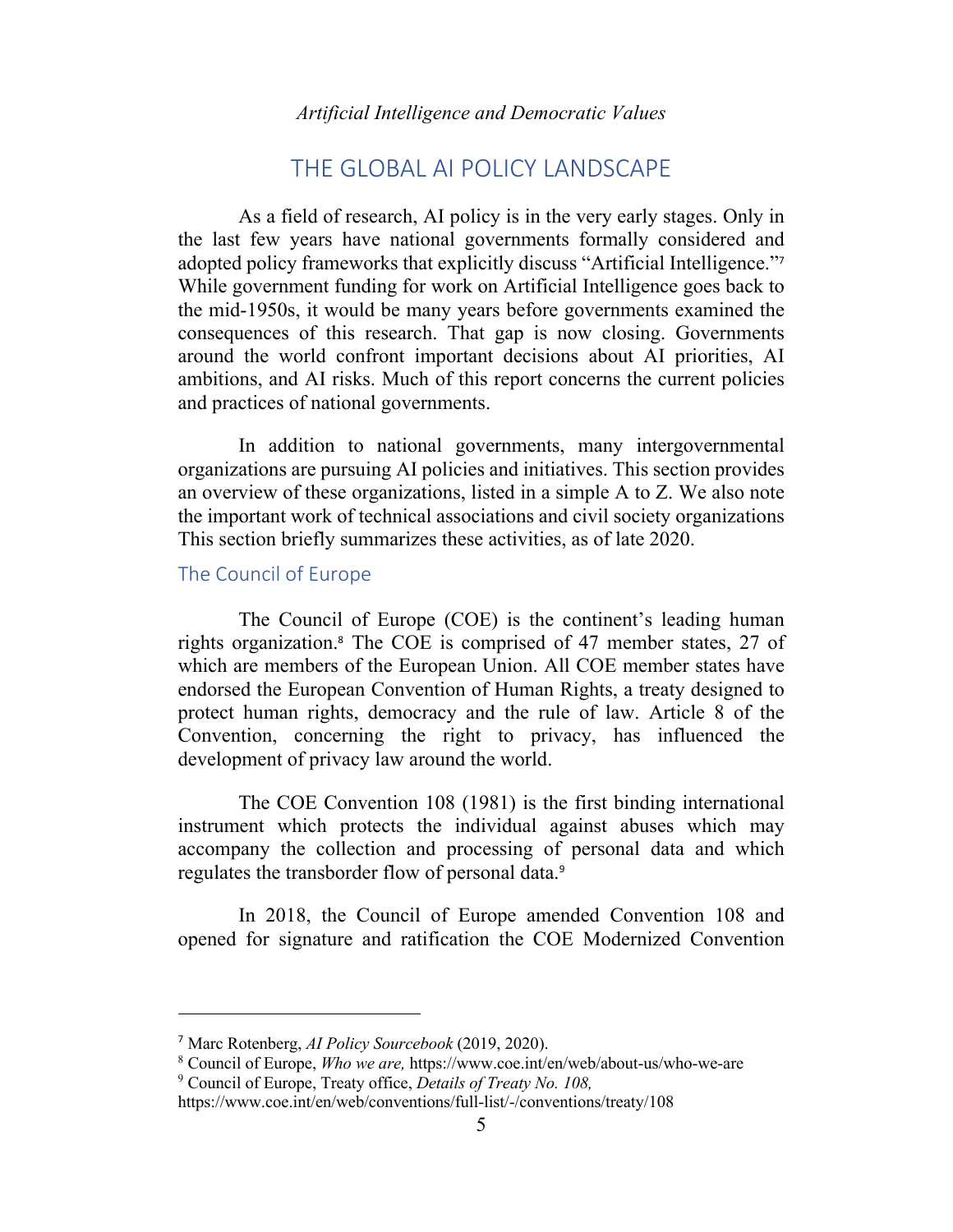$108<sup>10</sup>$  Article  $9(1)(c)$  specifically addresses AI decision-making. As the COE explains, the "modernised Convention extends the catalogue of information to be transmitted to data subjects when they exercise their right of access. Furthermore, data subjects are entitled to obtain knowledge of the reasoning underlying the data processing, the results of which are applied to her/him. This new right is particularly important in terms of profiling of individuals."11 Forty-two states have signed the protocol amending the Privacy Convention.<sup>12</sup>

Several new AI initiatives are underway at the Council of Europe, including at the Council of Ministers, the COE Parliamentary Assembly, and the recently established Ad Hoc Committee on Artificial Intelligence (CAHAI). Marija Pejčinović Burić, Secretary General of the Council of Europe, has said "It is clear that AI presents both benefits and risks. We need to ensure that AI promotes and protects our standards. I look forward to the outcome of the work of the Ad hoc Committee on Artificial Intelligence (CAHAI), ... The Council of Europe has, on many occasions, demonstrated its ability to pioneer new standards, which have become global benchmarks."<sup>13</sup>

#### *CAHAI*

The COE Council of Ministers established the Ad Hoc Committee on Artificial Intelligence (CAHAI) in September 2019. <sup>14</sup> The aim of the CAHAI is to "examine the feasibility and potential elements on the basis of broad multi-stakeholder consultations, of a legal framework for the development, design and application of artificial intelligence, based on the

<sup>&</sup>lt;sup>10</sup> Council of Europe, Data Protection, Modernisation of Convention 108, https://www.coe.int/en/web/data-protection/convention108/modernised

<sup>11</sup> Council of Europe, Data Protection, *Modernisation of Convention 108: Overview of the novelties,* https://rm.coe.int/modernised-conv-overview-of-the-novelties/16808accf8

<sup>12</sup> Council of Europe, Treaty Office, *Chart of signatures and ratifications of Treaty 223* (Status as of Nov. 22, 2020), https://www.coe.int/en/web/conventions/full-list/- /conventions/treaty/223/signatures

<sup>13</sup> Council of Europe, *Artificial intelligence and human rights,*

https://www.coe.int/en/web/artificial-intelligence/secretary-general-marija-pejcinovicburic

<sup>14</sup> Council of Europe, *The Council of Europe established an Ad Hoc Committee on Artificial Intelligence - CAHAI* (Sept. 11, 2019), https://www.coe.int/en/web/artificialintelligence/-/the-council-of-europe-established-an-ad-hoc-committee-on-artificialintelligence-cahai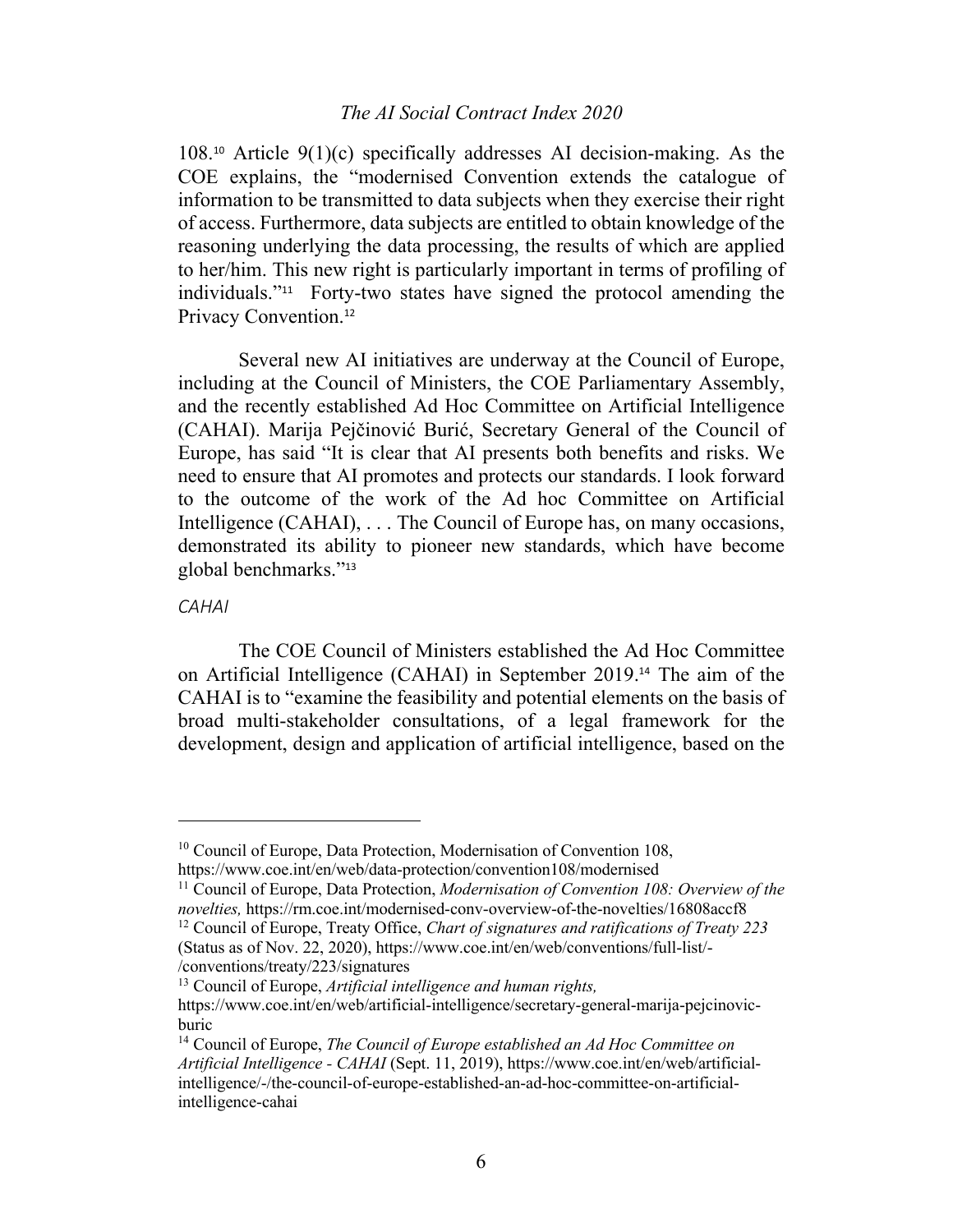Council of Europe's standards on human rights, democracy and the rule of  $law.$ "<sup>15</sup>

The Council of Ministers approved the first progress report of the CAHAI in September 2020.<sup>16</sup>

#### *Council of Ministers*

In September 2020 the COE Committee of Ministers approved the CAHAI progress report, which concluded that the "Council of Europe has a crucial role to play today to ensure that AI applications are in line with human rights protections."<sup>17</sup> The Ministers asked the CAHAI to draft a feasibility study on a legal instrument that could "regulate the design, development and application of AI that have a significant impact on human rights, democracy and the rule of law." The COE Ministers also proposed that the CAHAI should examine "human rights impact assessments" and "certification of algorithms and AI systems."

### *Parliamentary Assembly*

In October 2020, the Parliament Assembly of the Council of Europe has adopted a new resolution on the Need for Democratic Governance of Artificial Intelligence.<sup>18</sup> The Assembly called for "strong and swift action" by the Council of Europe. The parliamentarians warned that "soft-law instruments and self-regulation have proven so far not sufficient in addressing these challenges and in protecting human rights, democracy and rule of law."

### *Commission for the Efficiency of Justice*

In December 2020, The European Commission for the Efficiency of Justice (CEPEJ) adopted a feasibility study on the establishment of a

https://search.coe.int/cm/Pages/result\_details.aspx?ObjectID=09000016809ed062

<sup>15</sup> Council of Europe, *CAHAI - Ad hoc Committee on Artificial Intelligence,* https://www.coe.int/en/web/artificial-intelligence/cahai

<sup>16</sup> Council of Europe, *Ad hoc Committee on Artificial Intelligence (CAHAI): Progress Report* (Sept. 23, 2020),

https://search.coe.int/cm/Pages/result\_details.aspx?ObjectID=09000016809ed062 <sup>17</sup> Council of Europe, *Ad hoc Committee on Artificial Intelligence (CAHAI): Progress Report* (Sept. 23, 2020),

<sup>18</sup> Council of Europe, Parliamentary Assembly, *Need for democratic governance of artificial intelligence* (Oct. 22, 2020), https://pace.coe.int/en/files/28803/html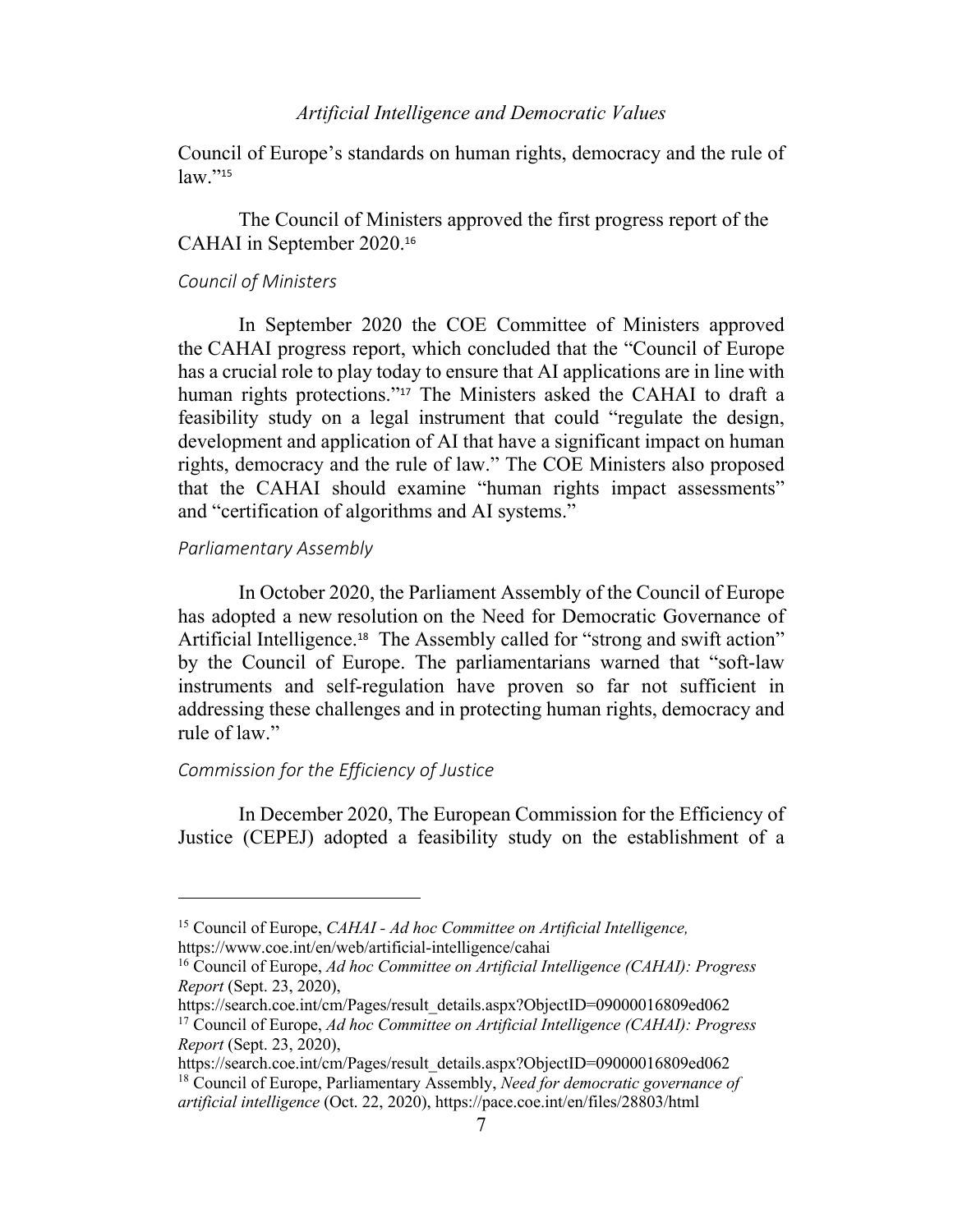certification mechanism for artificial intelligence tools and services. The study is based on the CEPEJ Charter on the use of artificial intelligence in judicial systems. According to the CEPEJ, the Council of Europe, if it decides to create such a mechanism, would be a pioneer in this field.<sup>19</sup>

### The European Union

Many institutions in the European Union now play a significant role in the development of AI policies and practices.

#### *The European Commission*

The European Commission is the initiator of EU legislation. AI was identified as a priority when the new Commission, under the Presidency of Ursula von der Leyen, was established in late 2019.<sup>20</sup> At that time, von der Leyen recommended new rules on Artificial Intelligence that respect human safety and rights.<sup>21</sup>

Von der Leyen's proposal followed remarks by Chancellor Angela Merkel at the G20 summit in 2019, who called for the European Commission to propose comprehensive regulation for artificial intelligence. "It will be the job of the next Commission to deliver something so that we have regulation similar to the General Data Protection Regulation that makes it clear that artificial intelligence serves humanity," Merkel stated.

In February 2020, the Commission published the white paper On Artificial Intelligence -A European Approach to Excellence and Trust for public comment. The Commission subsequently proposed several options for AI regulation. Speaking to the EU Ambassadors Conference in November 2020, President von der Leyen said, "European rules on personal data protection have inspired others to modernise their own privacy rules. We must now put special focus on the international transfer of data,

<sup>19</sup> Council of Europe, *CEPEJ: Artificial intelligence and cyberjustice at the heart of the discussions* (Dec. 11, 2020)

<sup>20</sup> CAID Update 1.3, *European Commission Proposes Options for Ethical,* (Aug. 3, 2020), https://dukakis.org/center-for-ai-and-digital-policy/center-for-ai-policy-updateeuropean-commission-proposes-four-options-for-ethical-ai/

<sup>21</sup> European Commission, *A Union that Strives for more: the first 100 days* (Mar. 6, 2020), https://ec.europa.eu/commission/presscorner/detail/en/ip\_20\_403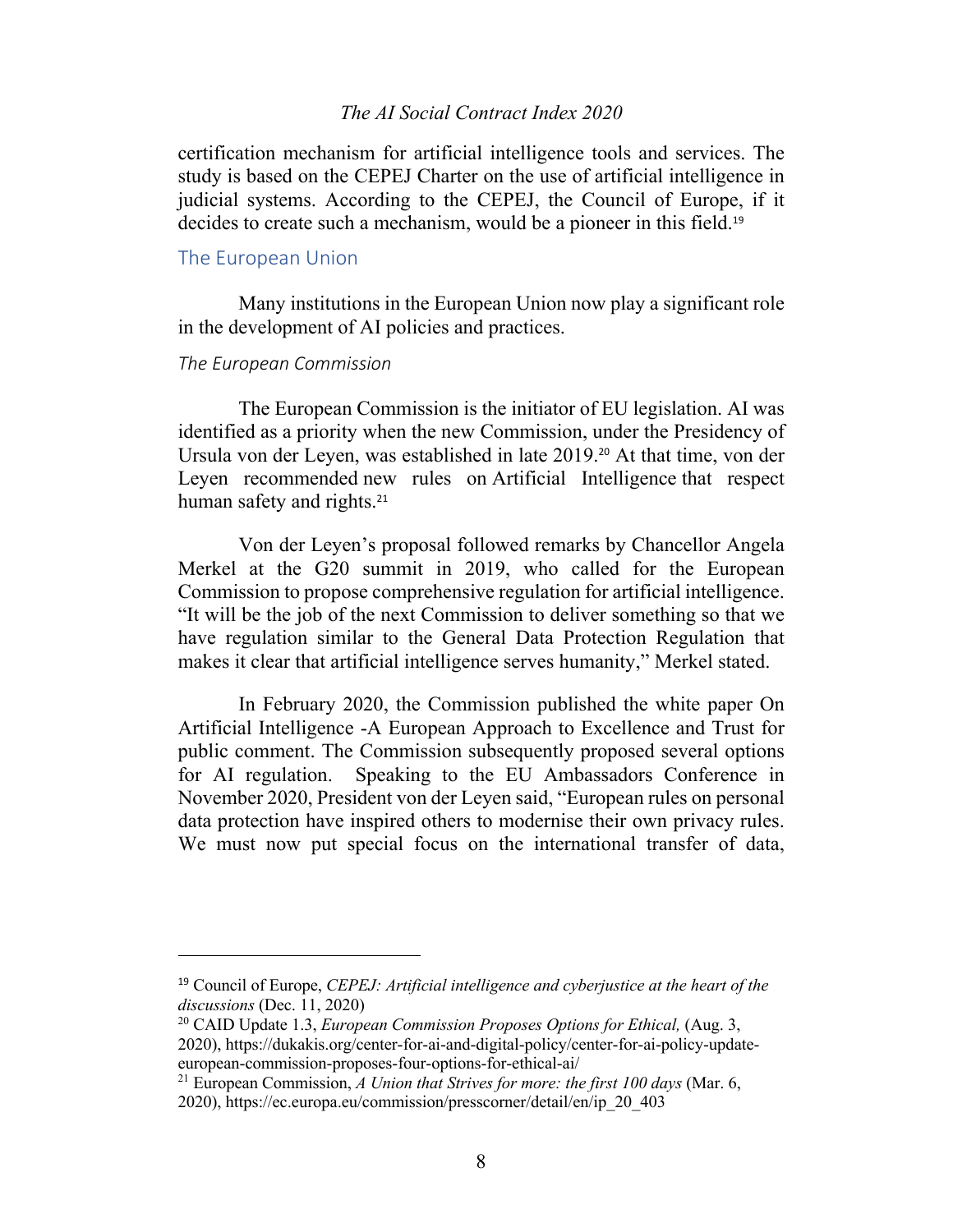particularly after a recent ruling of the European Court of Justice."<sup>22</sup> And in remarks to the Council on Foreign Relations, she said "we must work together on a human-centric vision on AI - a global standard aligned with our values."<sup>23</sup>

Following the U.S. election in November 2020, the European Commission developed a new framework for transatlantic relations. On December 2, 2020, the European Commission proposed a New EU-US Agenda for Global Change. The New Agenda covers a wide range of topics, but it is notable that the Commission states, "we need to start acting together on AI - based on our shared belief in a human- centric approach and dealing with issues such as facial recognition. In this spirit, the EU will propose to start work on a **Transatlantic AI Agreement** to set a blueprint for regional and global standards aligned with our values."<sup>24</sup> The Commission further states, "We must also openly discuss diverging views on data governance and see how these can be overcome constructively. The EU and the US should intensify their cooperation at bilateral and multilateral level to promote regulatory convergence and **facilitate free data flow with trust** on the basis of high standards and safeguards."

#### *The European Parliament*

As the Commission has delayed introduction of framework legislation for AI, the European Parliament has convened hearings and adopted resolution to outline the element of EU legislation. <sup>25</sup> One resolution urged the Commission to establish legal obligations for artificial intelligence and robotics, including software, algorithms and data. A second would make those operating high-risk AI systems strictly liable for any resulting damage. And a third resolution on intellectual property rights

<sup>24</sup> European Commission and High Representative of the Union for Foreign Affairs and Security Policy, *Joint Communication to the European Parliament, the European Council and the Council: A New EU-US Agenda for Global Change (Dec. 2, 2020)* (emphasis in the original), https://ec.europa.eu/info/sites/info/files/joint-communicationeu-us-agenda\_en.pdf

<sup>22</sup> European Commission, *Speech by President von der Leyen at the EU Ambassadors' Conference 2020 (*Nov. 10, 2020),

https://ec.europa.eu/commission/presscorner/detail/en/SPEECH\_20\_2064

<sup>23</sup> Council on Foreign Relations, *A Conversation with Ursula von der Leyen* (Nov. 20, 2020), https://www.cfr.org/event

<sup>25</sup> CAIDP Update 1.12, *European Parliament Adopts Resolutions on AI* (Oct. 24, 2020), https://dukakis.org/center-for-ai-and-digital-policy/caidp-update-european-parliamentadopts-resolutions-on-ai/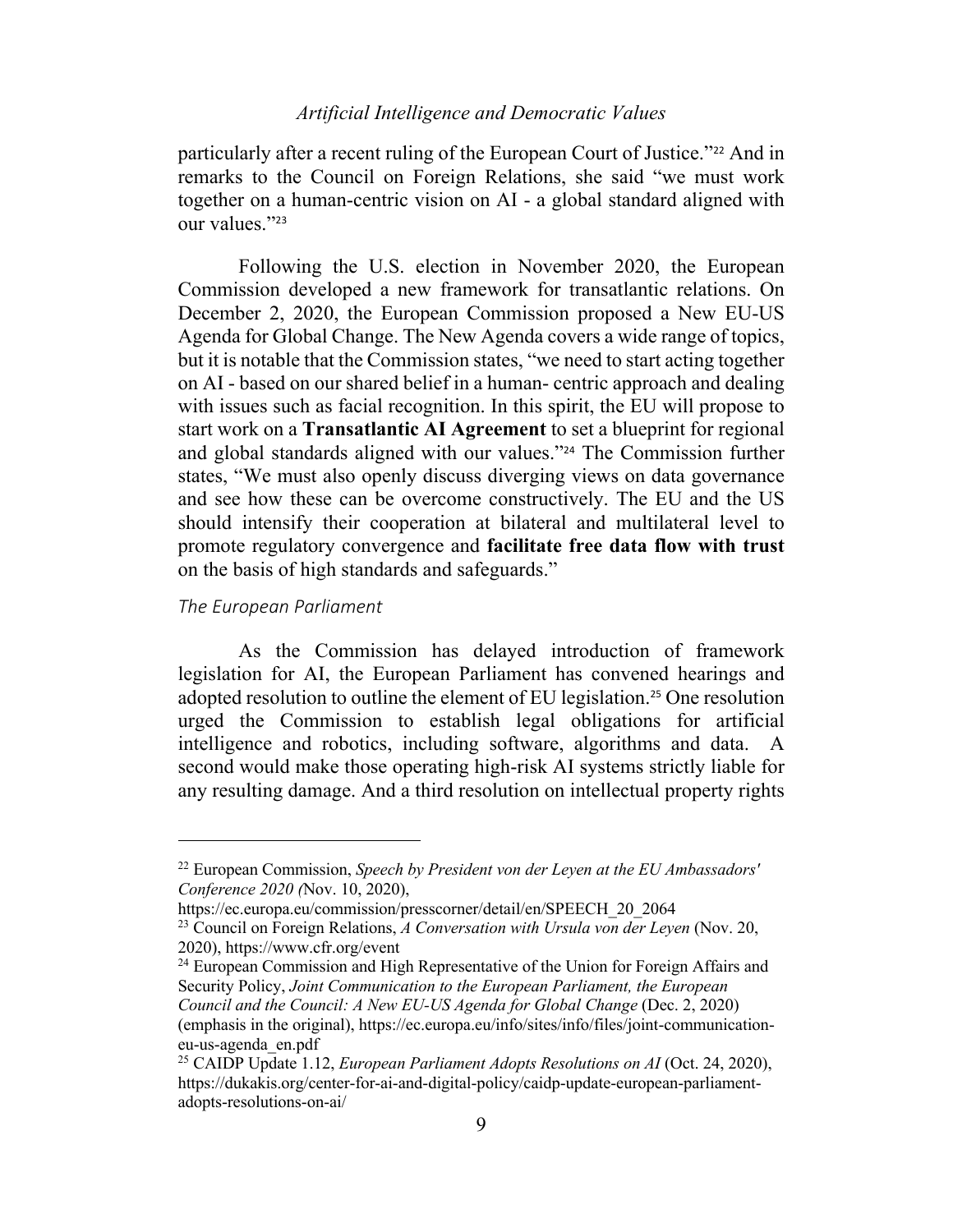makes clear that AI should not have legal personality; only people may claim IP rights.

The European Parliament adopted all of these proposals in sweeping majorities, across parties and regions. But even those proposals are unlikely to meet the concerns of civil society. As Access Now and EDRi said of the resolution on AI ethics, "They are cautious and restrained on fundamental rights, taking only tentative steps to outline the biggest threats that artificial intelligence pose to people and society, while also failing to propose a legislative framework that would address these threats or provide any substantive protections for people's rights."

The influential LIBE Committee has also highlighted concerns about AI and fundamental rights and AI in criminal justice.<sup>26</sup> In February 2020, the Committee held a hearing on Artificial Intelligence and Criminal Law, and examined the benefits and risks of AI, predictive policing, facial recognition, as well as the ethical and fundamental rights implications. LIBE worked in association with the United Nations Interregional Crime and Justice Research Institute (UNICRI), the European Union Agency for Fundamental Rights (FRA), and the Council of Europe (COE). In November 2020, LIBE issued an opinion concerning on AI and the application of international law.<sup>27</sup>

In May 2020, the Directorate General for Parliamentary Research Services of the European Parliament published *The Impact of the General Data Protection Regulation (GDPR) on Artificial Intelligence*. <sup>28</sup> The study examines the tensions and proximities between AI and data protection principles, such as in particular purpose limitation and data minimization. And in June 2020 the European Parliament established a Special Committee

<sup>27</sup> European Parliament, Committee on Civil Liberties, Justice and Home Affairs, *on artificial intelligence: questions of interpretation and application of international law in so far as the EU is affected in the areas of civil and military uses and of state authority outside the scope of criminal justice (2020/2013 (INI)),* (Nov. 23, 2020),

https://www.europarl.europa.eu/doceo/document/LIBE-AD-652639\_EN.pdf

<sup>28</sup> European Parliament Think Tank, *The impact of the General Data Protection Regulation (GDPR) on artificial intelligence* (June 25, 2020),

<sup>26</sup> CAIDP Update 1.8 *LIBE Committee of EU Parliament Examines AI Practices, Data Protection,* (Sept. 9, 2020), https://dukakis.org/center-for-ai-and-digital-policy/caidpupdate-libe-committee-of-eu-parliament-examines-ai-practices-data-protection/

https://www.europarl.europa.eu/thinktank/en/document.html?reference=EPRS\_STU(202 0)641530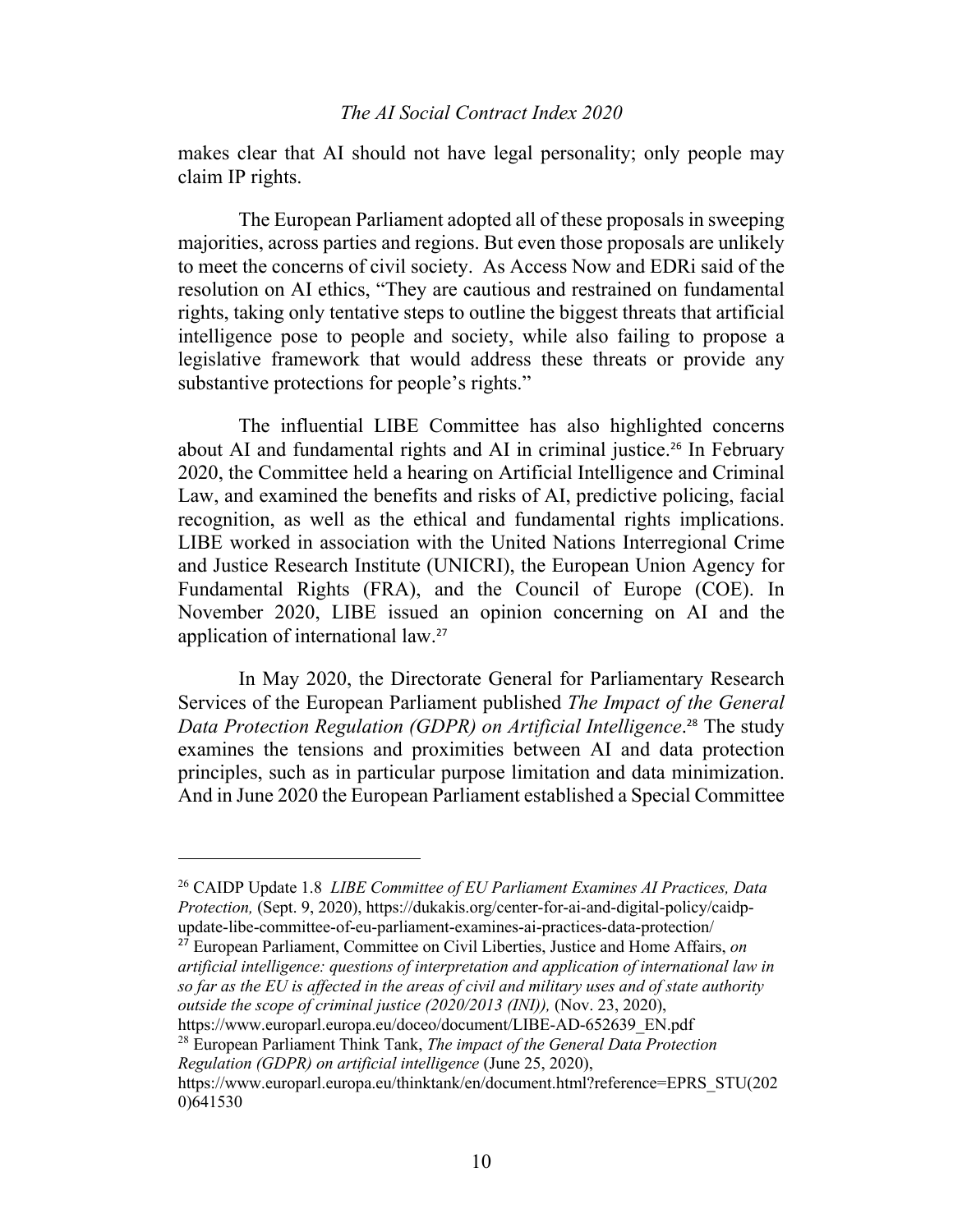on Artificial Intelligence to study the impact of AI and to propose a roadmap for the EU. According to the decision of Parliament, the Committee should pursue a "holistic approach providing a common, long-term position that highlights the EU's key values and objectives."<sup>29</sup>

The work of the European Parliament on Artificial Intelligence also intersects with the Digital Services Act, an initiative to overhaul the E-Commerce Directive which has been the foundation of the digital single market for the last twenty years.<sup>30</sup> At the end of October, 2020, European Margrethe Vestager said the proposed Digital Services Act package will aim to make ad targeting more transparent and to ensure companies are held accountable for their decisions.<sup>31</sup> "The biggest platforms would have to provide more information on the way their algorithms work, when regulators ask for it," Vestager said.

### *The European Council*

The European Council defines the EU's overall political direction and priorities.<sup>32</sup> It is not one of the EU's legislating institutions, so does not negotiate or adopt EU laws. Instead, it sets the EU's policy agenda, traditionally by adopting 'conclusions' during European Council meetings which identify issues of concern and actions to take. The members of the European Council are the heads of state or government of the 27 EU member states, the European Council President and the President of the European Commission.

In June 2020, the Council of the European set out Conclusions for Shaping Europe's Digital Future.<sup>33</sup> Regarding AI, the Council stressed,

<sup>29</sup> European Parliament, *Setting up a special committee on artificial intelligence in a digital age, and defining its responsibilities, numerical strength and term of office* (June 18, 2020), https://www.europarl.europa.eu/doceo/document/TA-9-2020-0162\_EN.html

<sup>30</sup> European Parliament, *Digital Services Act: Opportunities and Challenges for the Digital Single Market and Consumer Protection,*

https://www.europarl.europa.eu/RegData/etudes/BRIE/2020/652712/IPOL\_BRI(2020)65 2712\_EN.pdf

<sup>31</sup> Matthew Broersma, *New EU Rules 'Would Open Tech Giants' Algorithms To Scrutiny*, Silicon.co (Nov. 2, 2020) https://www.silicon.co.uk/workspace/algorithms-tech-giants-348707

<sup>&</sup>lt;sup>32</sup> European Council, Council of the European Union,

https://www.consilium.europa.eu/en/european-council/

<sup>33</sup> Council of the European Union, *Shaping Europe's Digital Future* (June 9, 2020), https://data.consilium.europa.eu/doc/document/ST-8711-2020-INIT/en/pdf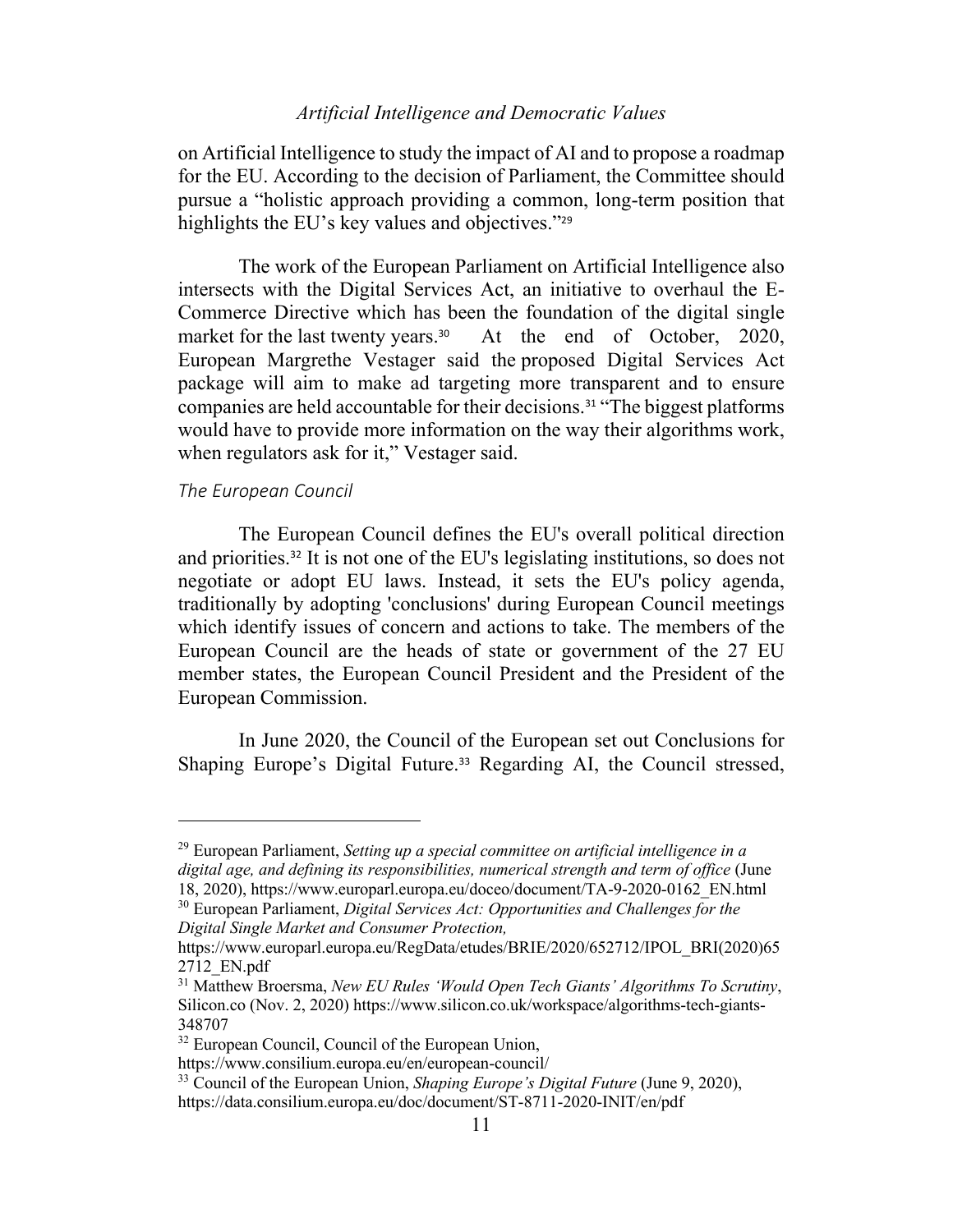some "some artificial intelligence applications can entail a number of risks, such as biased and opaque decisions affecting citizens' well-being, human dignity or fundamental rights, such as the rights to non-discrimination, gender equality, privacy, data protection and physical integrity, safety and security, thus reproducing and reinforcing stereotypes and inequalities. Other risks include the misuse for criminal or malicious purposes such as disinformation."

And then in October 2020, the European Council issued conclusions on the charter of fundamental rights in the context of artificial intelligence and digital change. <sup>34</sup> "These conclusions are designed to anchor the EU's fundamental rights and values in the age of digitalisation, foster the EU's digital sovereignty and actively contribute to the global debate on the use of artificial intelligence with a view to shaping the international framework," the Presidency of the Council stated.

The Presidency recommended a "fundamental rights-based" approach to AI and emphasized dignity, freedoms, equality, solidarity, citizen's rights, and justice.<sup>35</sup> The Council urged the Union and Member States to "consider effective measures for identifying, predicting and responding to the potential impacts of digital technologies, including AI, on fundamental rights." The Council said the "Commission's announced proposal for a future regulatory framework for AI, should strengthen trust, strike a fair balance between the various interests and leave room for research and development and further innovation and technical and sociotechnical developments." The Council also acknowledged the work of the FRA on AI.

### *The Court of Justice of the European Union*

Although the Court of Justice has yet to rule directly on AI policies, the Court will play a significant role as AI policies evolve and AI law is

<sup>35</sup> COE, *Presidency conclusions: The Charter of Fundamental Rights in the context of Artificial Intelligence and Digital Change*, 11481/20 (Oct. 21, 2020),

<sup>34</sup> Council of the European Union, *Artificial intelligence: Presidency issues conclusions on ensuring respect for fundamental rights* (Oct. 21, 2020),

https://www.consilium.europa.eu/en/press/press-releases/2020/10/21/artificialintelligence-presidency-issues-conclusions-on-ensuring-respect-for-fundamental-rights/#

https://www.consilium.europa.eu/media/46496/st11481-en20.pdf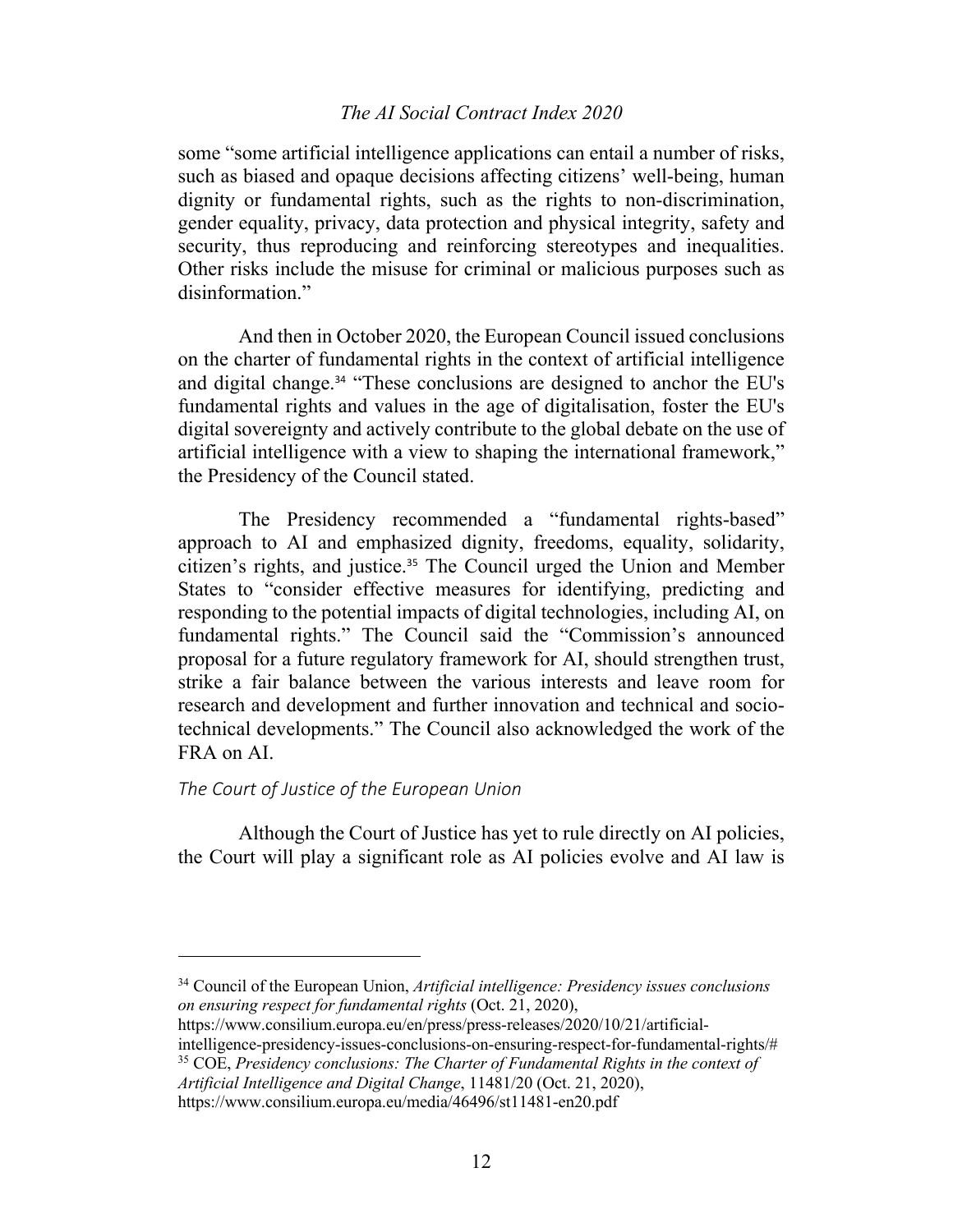adopted.<sup>36</sup> Judgments of the Court concerning data transfers will also impact the development of AI systems. In the Schrems II judgment earlier this year, the Court struck down the Privacy Shield framework that permitted the transfer of personal data from the European Union to the United States. 37 The Schrems II judgment will likely limit the collection and use of personal data for AI systems.

### *The European Data Protection Board*

The European Data Protection Board (EDPB) is an independent European body, which contributes to the consistent application of data protection rules throughout the European Union and promotes cooperation between the EU's data protection authorities.<sup>38</sup>

In a January 2020 letter to Sophie in't Veld, EDPB Chair Andrea Jelinek addressed "the appropriateness of the GDPR as a legal framework to protect citizens from unfair algorithms" and also whether the EDPB would issue guidance on the topic.<sup>39</sup> Jelinek responded that the GDPR is a "robust legal framework" to protect citizens' right to data protection, and highlighted several articles in the GDPR that would apply to AI systems, including Article 22, regarding the legal effects of automated processing, and Article 35, about the obligation to undertake Data Protection Impact Assessments prior to processing.

Jelinek also warned of specific challenges arising from AI. The "data maximization presumption of AI "creates an incentive for large and possibly unlawful data collection and further processing of data." She also warned that the opacity of algorithms (the "black box") can lead to lack of transparency towards the data subject and also "a loss of human autonomy for those working with algorithms." But Jelinek concluded that it would be

<sup>36</sup> CAIDP Update 1.1, *EU Privacy Decision Will Have Global Consequences,* (July 19, 2020), https://dukakis.org/news-and-events/center-for-ai-and-digital-policy-update-euprivacy-decision-will-have-global-consequences/

<sup>&</sup>lt;sup>37</sup> CJEU, *The Court of Justice invalidates Decision 2016/1250 on the adequacy of the protection provided by the EU-US Data Protection Shield* (July 16, 2020),

https://curia.europa.eu/jcms/upload/docs/application/pdf/2020-07/cp200091en.pdf

<sup>38</sup> EDPB, *Who we are,* https://edpb.europa.eu/about-edpb/about-edpb\_en

<sup>39</sup> EDPB, *Letter to MEP Sophie in't Veld (OUT2020-0004),* 

https://edpb.europa.eu/sites/edpb/files/files/file1/edpb\_letter\_out2020\_0004\_intveldalgori thms\_en.pdf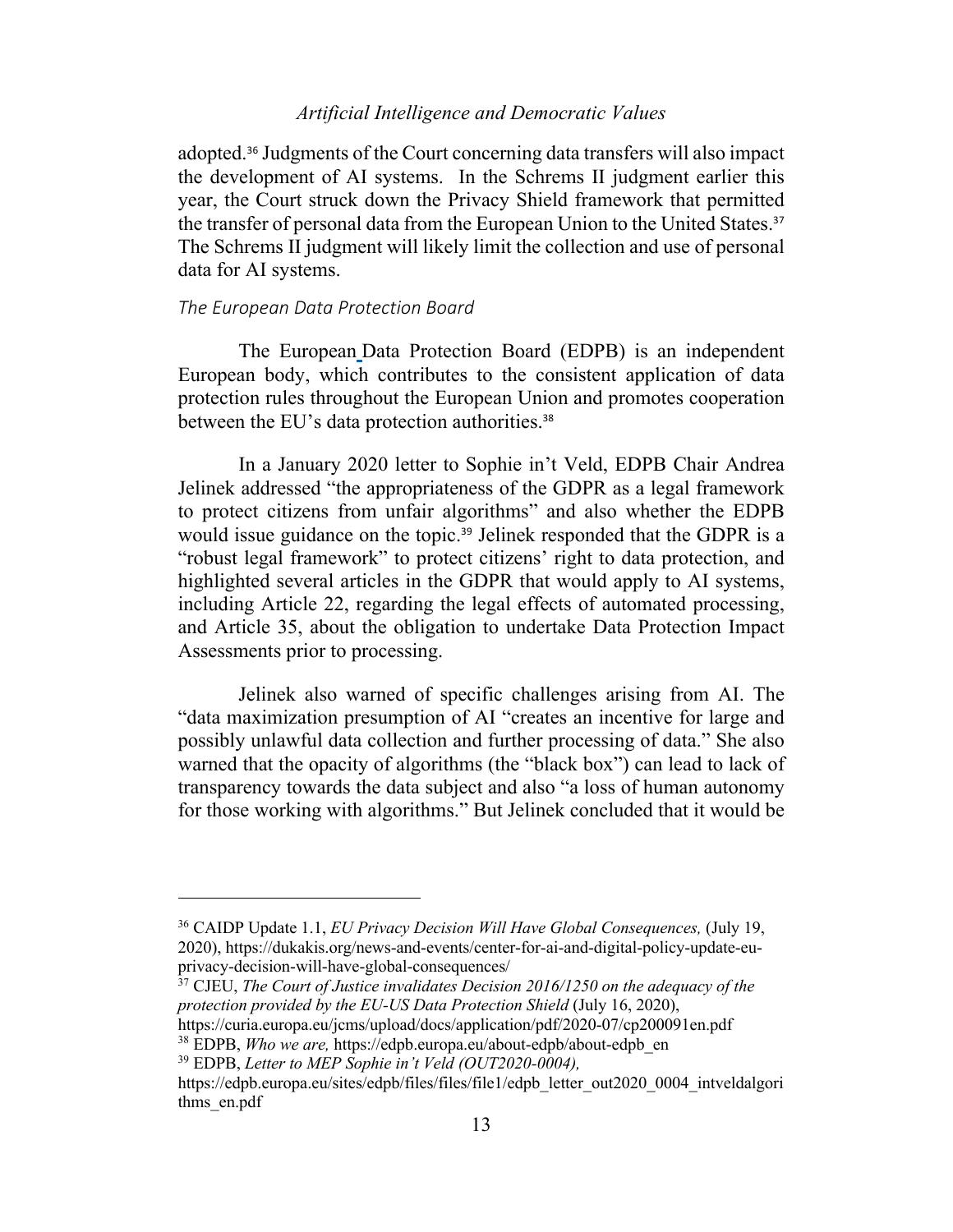"premature at this time" to issue guidance on what constitutes a "fair algorithm."

In a June 2020 letter to several members of the European Parliament about facial recognition and the company ClearView AI, EDPB Chair Jelinek stated "Facial recognition technology may undermine the right to respect for private life and the protection of personal data . . .It may also affect individuals' reasonable expectation of anonymity in public spaces. Such technology also raises wider issues from an ethical and societal point of view." But Jelinek failed to state whether the use of facial recognition in public spaces was permissible under the GDRP.<sup>40</sup>

#### *The European Data Protection Supervisor*

The European Data Protection Supervisor is the European Union's independent data protection authority.<sup>41</sup> The EDPS responsibilities include the mission to "monitor and ensure the protection of personal data and privacy when EU institutions and bodies process the personal information of individuals." In comments on the Commission's White Paper on Artificial Intelligence, the EDPS stated, "benefits, costs and risks should be considered by anyone adopting a technology, especially by public administrations who process great amounts of personal data."<sup>42</sup> The EDPS also expressed support for a moratorium on facial recognition in public space, "so that an informed and democratic debate can take place and until the moment when the EU and Member States have all the appropriate safeguards."

#### *Fundamental Rights Agency*

The EU agency for Fundamental Rights is also examining the impact of AI. In 2018, the FRA launched a project on Artificial Intelligence, Big Data and Fundamental Rights to assesses the use of AI for public

<sup>40</sup> EDPB *Letter Members of the European Parliament (OUT2020-0052)* (June 10, 2020), https://edpb.europa.eu/sites/edpb/files/files/file1/edpb\_letter\_out\_2020- 0052\_facialrecognition.pdf

<sup>41</sup> EDPS, *About*, https://edps.europa.eu/about-edps\_en

<sup>42</sup> EDPS, *Opinion 4/2020, EDPS Opinion on the European Commission's White Paper on Artificial Intelligence – A European approach to excellence and trust* (June 29, 2020), https://edps.europa.eu/sites/edp/files/publication/20-06-

<sup>19</sup> opinion ai white paper en.pdf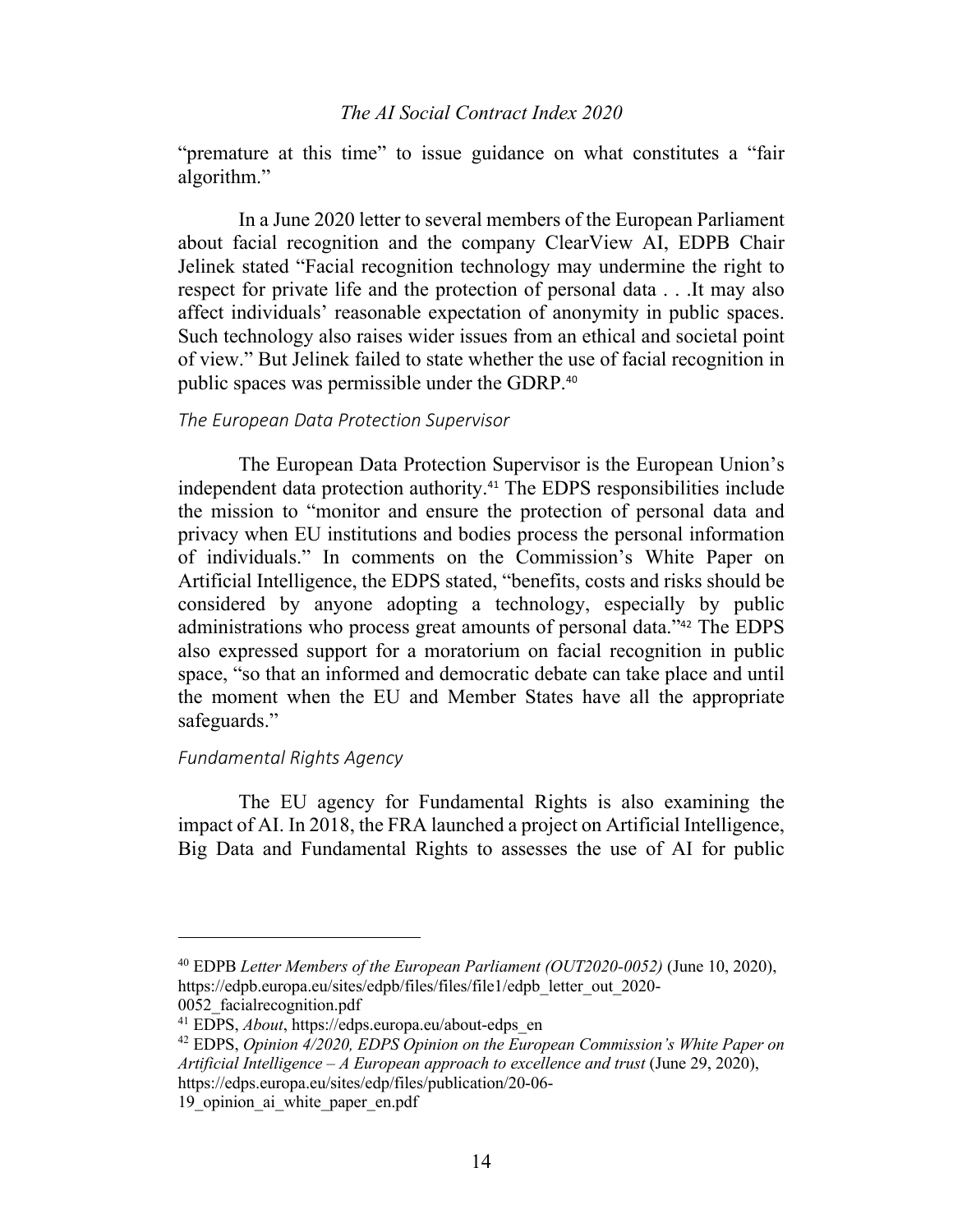administration and business in the EU.<sup>43</sup> A 2018 report explores discrimination in AI<sup>44</sup> and a 2019 FRA report examines facial recognition.<sup>45</sup>

In mid-December 2020, the German presidency of the EU, in collaboration with the EU Fundamental Rights Agency and German Ministry of Justice and Consumer Protection, organized a conference on AI and the European Way.<sup>46</sup> The conference highlighted recent papers on AI policy from the FRA. The organizers reposted the 2018 FRA report on discrimination in AI and the 2019 FRA report on facial recognition. One paper also summarized FRA AI policy initiatives between 2016 and 2020.<sup>47</sup> The German Government also provided its comments on the Commission White Paper on AI<sup>48</sup> and the detailed 2019 Opinion of the Data Ethics Commission concerning algorithm-based decision-making, AI, and data.<sup>49</sup>

#### *High Level-Expert Group on AI*

Following the launch of the Artificial Intelligence Strategy in 2018, the European Commission appointed a group of 52 experts to advice for its implementation.<sup>50</sup> The group members were selected following an open selection process and comprised representatives from academia, civil

<sup>43</sup> FRA, *Artificial Intelligence, Big Data and Fundamental Rights* (May 30, 2018), https://fra.europa.eu/en/project/2018/artificial-intelligence-big-data-and-fundamentalrights

<sup>44</sup> FRA, *Big Data: Discrimination in data-supported decision-making* (May 29, 2018), https://fra.europa.eu/en/publication/2018/bigdata-discrimination-data-supported-decisionmaking

<sup>45</sup> FRA, *Facial recognition technology: fundamental rights considerations in the context of law enforcement* (Nov. 27, 2019), https://fra.europa.eu/en/publication/2019/facialrecognition-technology-fundamental-rights-considerations-context-law

<sup>46</sup> *Doing AI the European way: Protecting Fundamental Rights in an Era of Artificial Intelligence* (Dec. 14, 2020), https://eu2020-bmjv-european-way-on-ai.de/en/

<sup>47</sup> *Policy initiatives in the area of artificial intelligence* (last updated Apr. 29, 2020), https://eu2020-bmjv-european-way-on-

ai.de/storage/documents/AI\_policy\_initiatives\_(2016-2020).pdf

<sup>48</sup> Die Bundesregierung, *Comments from the Federal Government of the Federal Republic of Germanyon the White Paper on Artificial Intelligence - A European Concept for Excellence and Trust, COM (2020) 65 final,* https://eu2020-bmjv-european-way-onai.de/storage/documents/Federal\_Government's\_Comments\_on\_the\_AI\_White\_Paper.pdf <sup>49</sup> daten ethik commission, *Opinion of the Data Ethics Commission* (2019),

https://eu2020-bmjv-european-way-on-

ai.de/storage/documents/Data\_Ethics\_Commission\_Full\_Report\_in\_English.pdf <sup>50</sup> European Commission, *High-Level Expert Group on Artificial Intelligence,* https://ec.europa.eu/digital-single-market/en/high-level-expert-group-artificialintelligence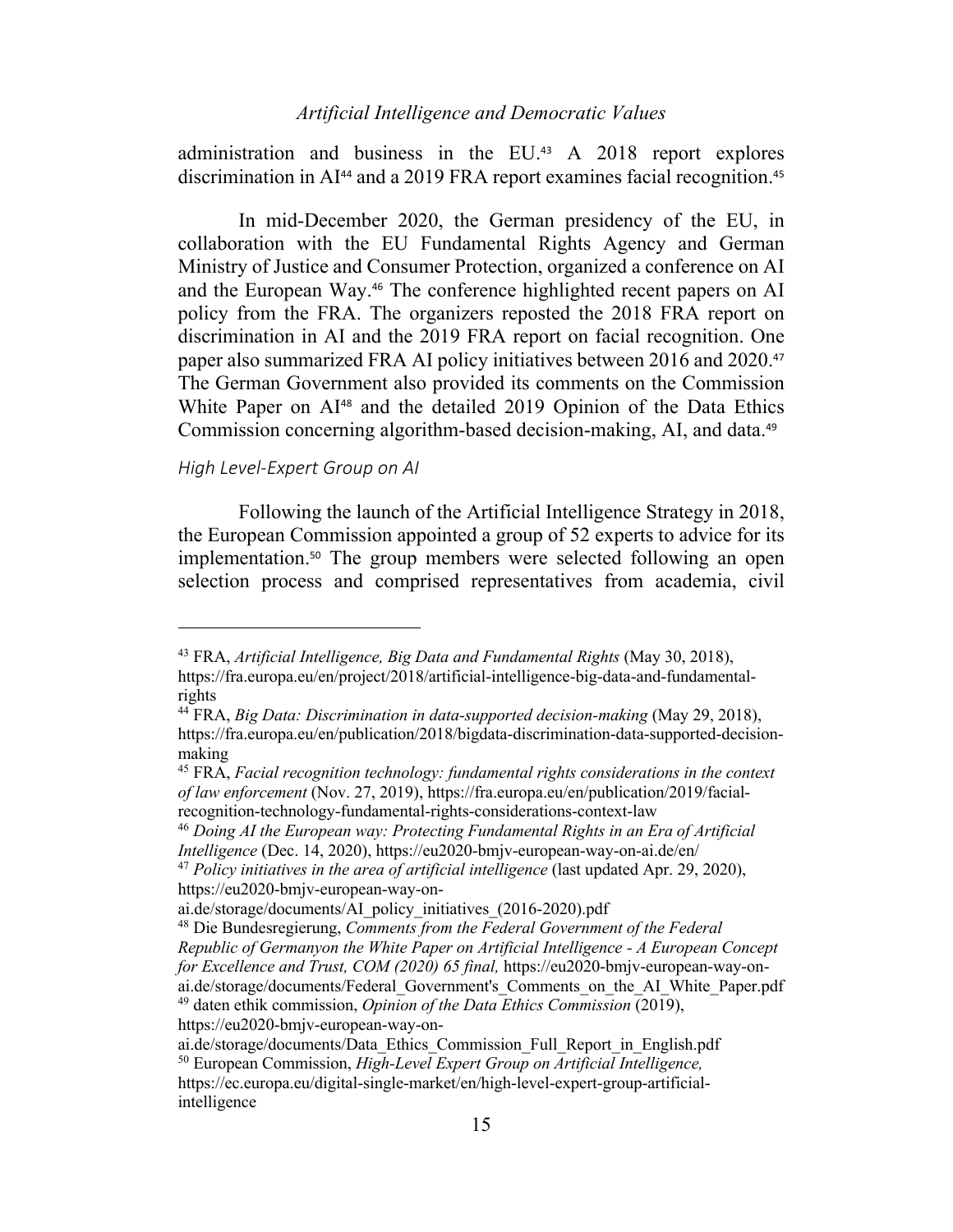society and industry. The High-Level Expert Group on Artificial Intelligence (AI HLEG) has produced four reports: Ethics Guidelines for Trustworthy AI, Policy and Investment Recommendations for Trustworthy AI, The final Assessment List for Trustworthy AI, and Sectoral Considerations on the Policy and Investment Recommendations.

#### G-20

The G20 is an international forum, made up of 19 countries and the European Union, representing the world's major developed and emerging economies.<sup>51</sup> Together, the G20 members represent 85 % of global GDP, 75% of international trade and two-thirds of the world's population. According to the OECD, because of its size and strategic importance, the G20 has a crucial role in setting the path for the future of global economic growth.

In the last few years, and in collaboration with the OECD, the G20 has taken a leading role in the promulgation of the global framework for AI policy. At the Osaka summit in 2019, former Prime Minister Abe and OECD Secretary General Gurria gathered support for the OECD AI Principles from the G20 countries. The preparatory work for the 2020 summit in Riyadh provided the first opportunity to assess progress toward implementation of the OECD AI Principles.<sup>52</sup>

In November 2020, the G20 Leaders Declaration addressed both Artificial Intelligence and the digital economy. On AI, the G20 nations said, "We will continue to promote multi-stakeholder discussions to advance innovation and a human-centered approach to Artificial Intelligence (AI), taking note of the Examples of National Policies to Advance the G20 AI Principles. We welcome both the G20 Smart Mobility Practices, as a contribution to the well-being and resilience of smart cities and communities, and the G20 Roadmap toward a Common Framework for Measuring the Digital Economy."<sup>53</sup>

<sup>51</sup> OECD, *What is the G20?* https://www.oecd.org/g20/about/

<sup>52</sup> OECD G20 Digital Economy Task Force, *Examples of AI National Policies* (2020), https://www.mcit.gov.sa/sites/default/files/examples-of-ai-national-policies.pdf

<sup>53</sup> G20 Riyadh Summit, *Leaders Declaration* (Nov. 21-22, 2020),

https://g20.org/en/media/Documents/G20%20Riyadh%20Summit%20Leaders%20Declar ation\_EN.pdf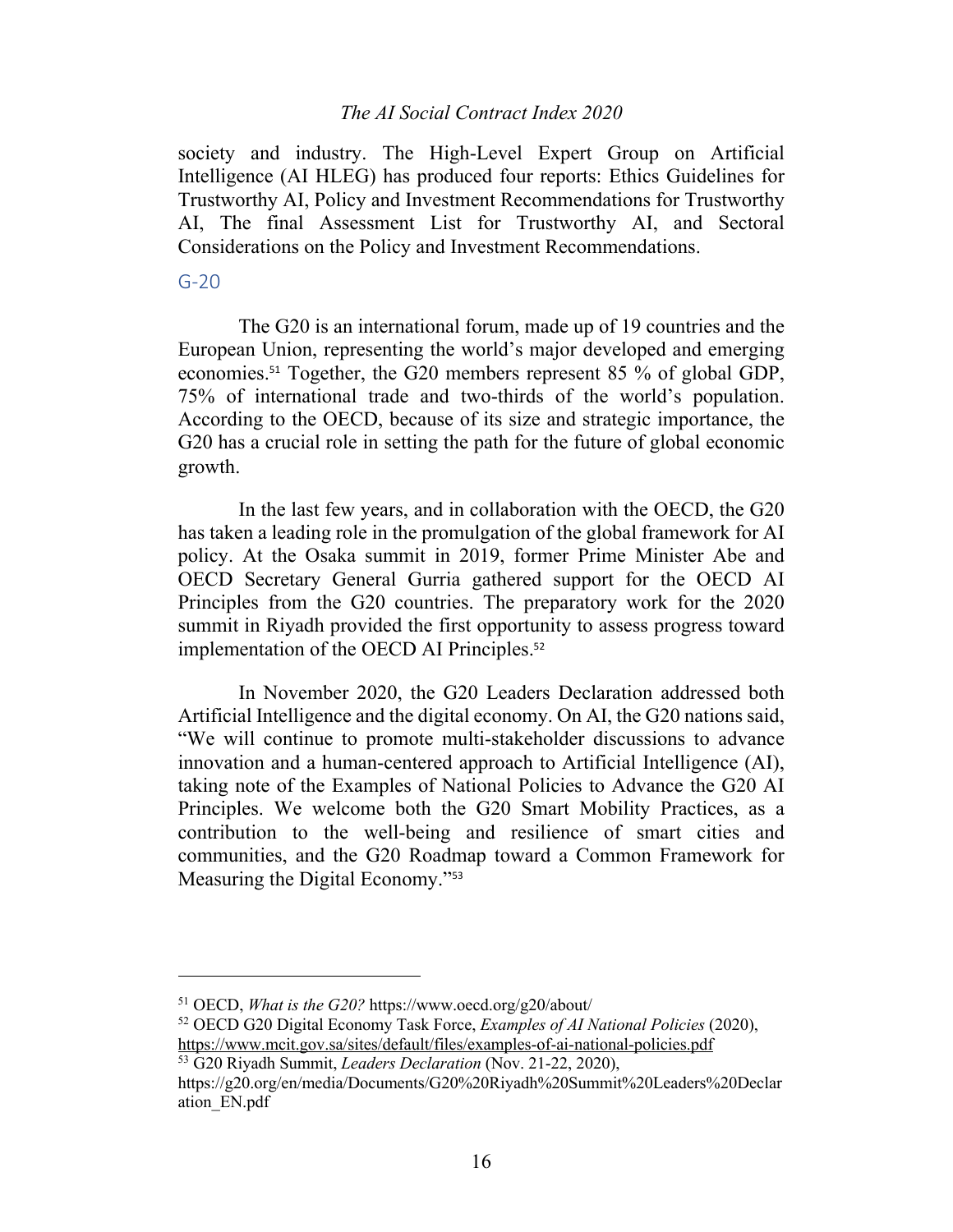On Digital Economy, the G20 said "We acknowledge that universal, secure, and affordable connectivity, is a fundamental enabler for the digital economy as well as a catalyst for inclusive growth, innovation and sustainable development. We acknowledge the importance of data free flow with trust and cross-border data flows." The G20 Declaration further said, "We support fostering an open, fair, and non-discriminatory environment, and protecting and empowering consumers, while addressing the challenges related to privacy, data protection, intellectual property rights, and security."

The G20 work on AI also followed from an initiative of the Japanese government that began at the 2016 G7 Ministerial in Japan, hosted by former Prime Minister Shinzo Abe, and an initiative of the Boston Global Forum. In a paper prepared for the 2016 G7 Summit, the BGF proposed a new agenda for Securing Cyberspace. 54

#### *Global Partnership on AI*

The Global Partnership on Artificial Intelligence (GPAI) emerged from the OECD Recommendation on Artificial Intelligence.<sup>55</sup> GPAI activities are intended to foster the responsible development of AI grounded in "human rights, inclusion, diversity, innovation, and economic growth."<sup>56</sup> The GPAI aims to "bridge the gap between theory and practice on AI by supporting cutting-edge research and applied activities on AI-related priorities." The GPA developed within the G7 under the Canadian and French presidencies. GPAI's founding members are Australia, Canada, France, Germany, India, Italy, Japan, Mexico, New Zealand, the Republic of Korea, Singapore, Slovenia the United Kingdom, the United States, and the European Union.

The GPAI held the Montreal Summit in early 2020.<sup>57</sup> The five key themes at the first GPAI meeting were the Responsible Use of AI, Data Governance, The Future of Work, AI and the Pandemic Response, Innovation, and Commercialization. The organizers of the Montreal

<sup>54</sup> The BGF-G7 Summit Initiative Ise-Shima Norms (May 9, 2016),

https://bostonglobalforum.org/wp-content/uploads/sites/4/2016/05/BGF-G7-Summit-Initiative-Official-1.pdf

<sup>55</sup> GPAI, *The Global Partnership on Artificial Intelligence*, https://gpai.ai

<sup>56</sup> GPAI, *About GPAI*, https://gpai.ai/about/

<sup>57</sup> GPAI, *Montreal Summit 2020,* https://www.c2montreal.com/en/lp/global-partnershipon-artificial-intelligence/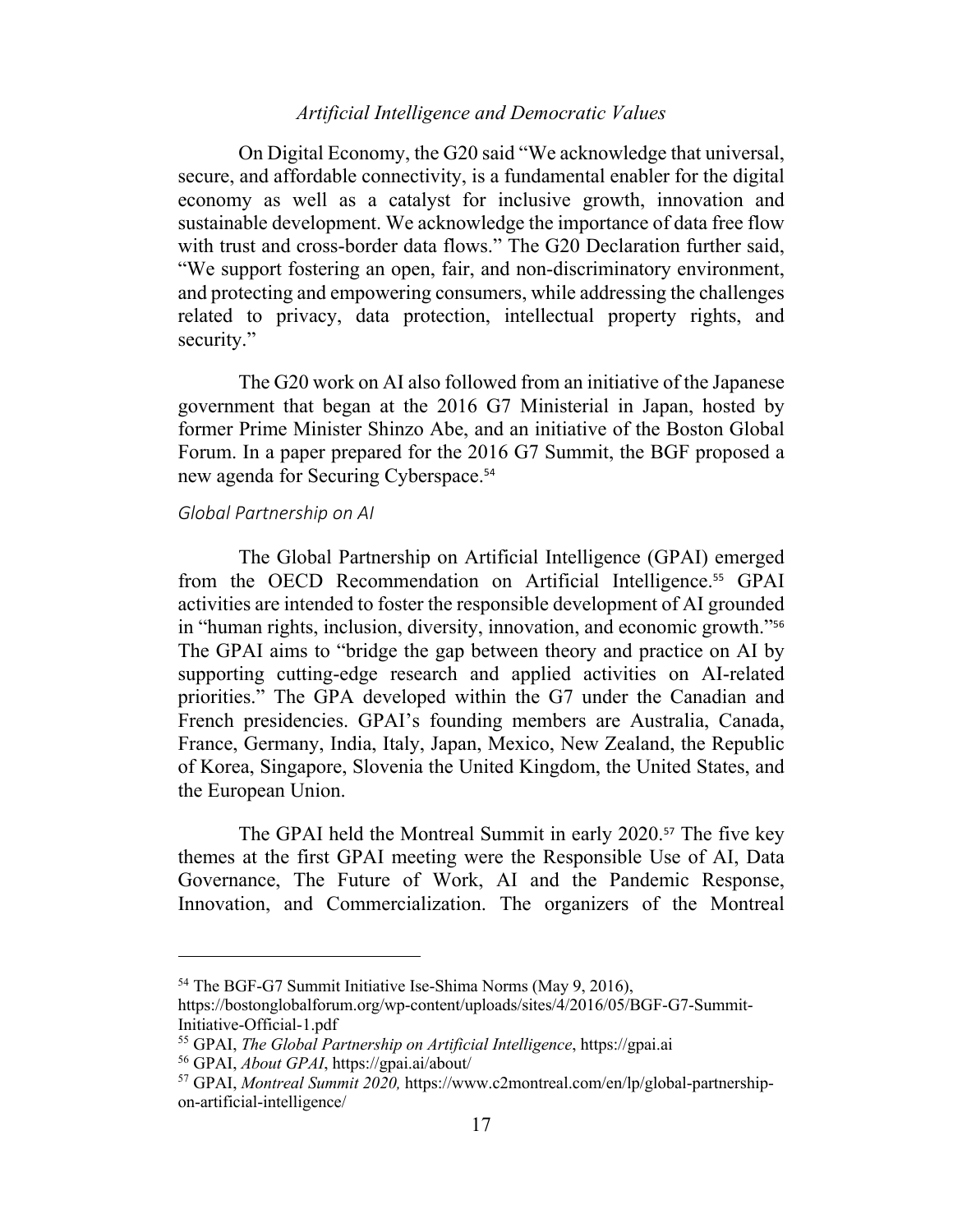Summit included an AI Art Session to learn how AI will "advance art artistry."

### Global Privacy Assembly

The Global Privacy Assembly is the global network of privacy officials and experts. The Global Privacy Assembly meets annually to discuss emerging privacy issues and to adopt resolutions. In recent years, the focus of the GPA has moved toward AI.<sup>58</sup>

The GPA adopted a foundational Declaration in 2018 on Ethics and Data Protection in Artificial Intelligence.<sup>59</sup> The 2018 GPA 2018 Resolution on Ethics in AI emphasized fairness, vigilance, transparency and intelligibility, and measures to reduce unlawful bias and discrimination. In 2020, The Assembly adopted a significant Resolution on Accountability and AI that urged organizations deploying AI systems to implement accountability measures, including a human rights impact assessment.<sup>60</sup> The Privacy Assembly also urged governments to make changes to data protection law "to make clear the legal obligations regarding accountability in the development and use of AI." The 2020 GPA AI Accountability Resolution builds on a recent a recent GPA survey that identified accountability measures that are "very important or important for either AI developers or AI users."

In 2020, the Global Privacy Assembly also adopted a Resolution on Facial Recognition Technology.61 The GPA Resolution reiterated several key principles for data protection, such as fairness and transparency, but stopped short of endorsing a formal ban which had been urged by many

40th AI-Declaration ADOPTED.pdf

<sup>58</sup> CAIPD Update 1.15*, Privacy Commissioners Adopt Resolutions on AI, Facial Recognition* (Oct. 19, 2020), https://dukakis.org/center-for-ai-and-digital-policy/caidpupdate-privacy-commissioners-adopt-resolutions-on-ai-facial-recognition/

<sup>59</sup> International Conference of Data Protection and Privacy Commissioner, *Declaration on Ethics and Data Protection in Artificial Intelligence* (Oct. 23, 2018), http://globalprivacyassembly.org/wp-content/uploads/2018/10/20180922\_ICDPPC-

<sup>60</sup> Global Privacy Assembly, *Adopted Resolution on Accountability in the Development and Use of Artificial Intelligence* (Oct. 2020), https://globalprivacyassembly.org/wpcontent/uploads/2020/10/FINAL-GPA-Resolution-on-Accountability-in-the-Development-and-Use-of-AI-EN.pdf

<sup>61</sup> Global Privacy Assembly, *Adopted Resolution on Facial Recognition Technology* (Oct. 2020), https://globalprivacyassembly.org/wp-content/uploads/2020/10/FINAL-GPA-Resolution-on-Facial-Recognition-Technology-EN.pdf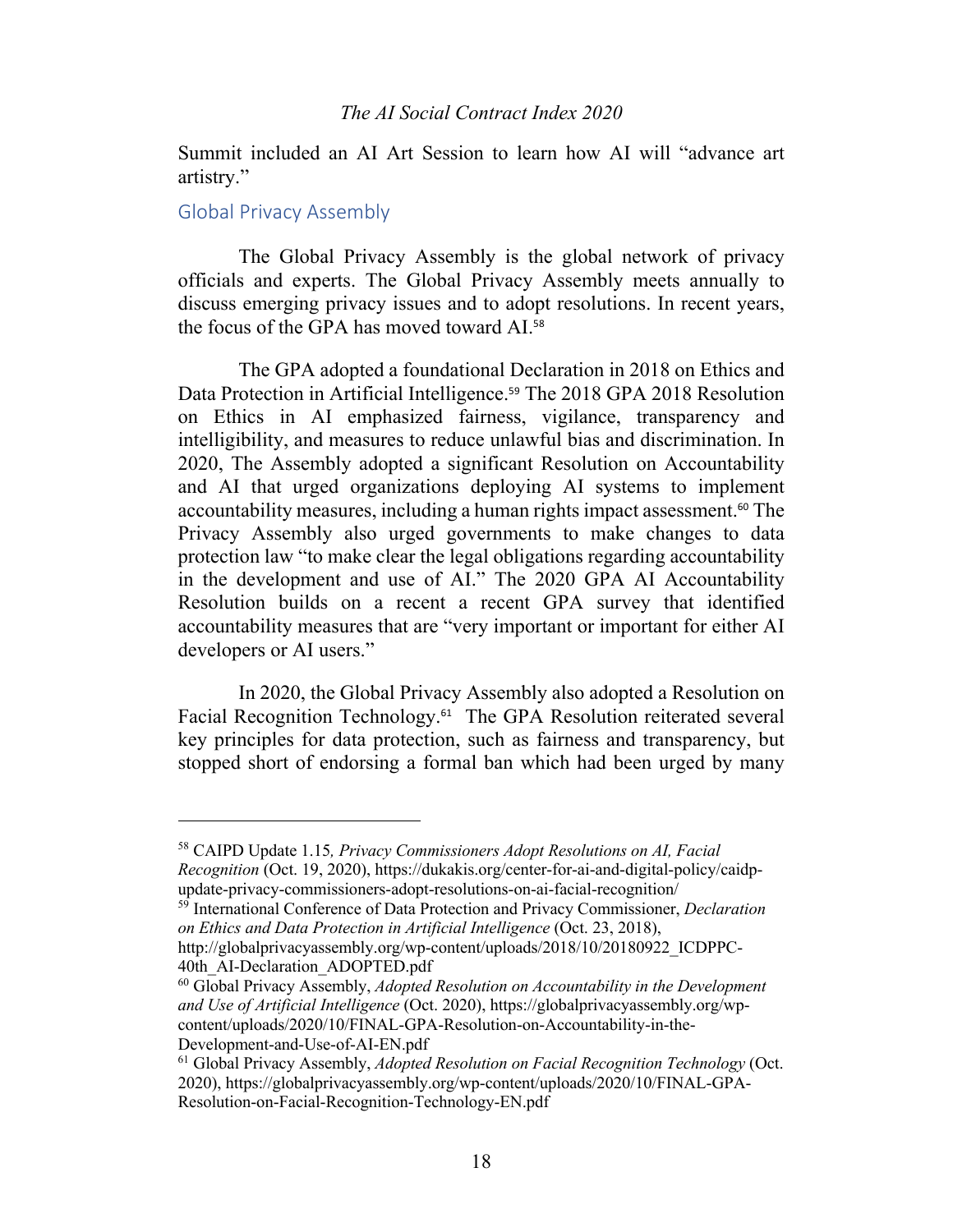human rights advocates at the 2019 conference in Tirana. More than 100 organizations and 1,200 experts recommended that "countries suspend the further deployment of facial recognition technology for mass surveillance" and "establish the legal rules, technical standards, and ethical guidelines necessary to safeguard fundamental rights and comply with legal obligations before further deployment of this technology occurs." The Assembly said it would consider the "circumstances when facial recognition technology poses the greatest risk to data protection and privacy rights," and develop a set of principles that could be adopted at the next conference.

### The OECD

The OECD is an international organization that "works to build better policies for better lives."<sup>62</sup> The goal of the OECD is to "shape policies that foster prosperity, equality, opportunity and well-being for all."

The OECD has led the global effort to develop and establish the most widely recognized framework for AI policy. This is a result of a concerted effort by the OECD and the member states to develop a coordinated international strategy. The OECD AI Principles also build on earlier OECD initiatives such as the OECD Privacy Guidelines, a widely recognized framework for transborder data flows and the first global framework for data protection.<sup>63</sup> OECD policy frameworks are not treaties, do not have legal force, and are not directly applicable to OECD member states. However, there are many instances of countries adopting national laws based on OECD policies, and a clear convergence of legal norms, particularly in the field of data protection.

Following the publication of the OECD AI Principles in 2019, the OECD continues extensive work on the adoption and implementation of AI policies.<sup>64</sup>

<sup>62</sup> OECD, *Who we are*, https://www.oecd.org/about/

<sup>63</sup> OECD, *OECD Guidelines on the Protection of Privacy and Transborder Flows of Personal Data (1981),*

https://www.oecd.org/sti/ieconomy/oecdguidelinesontheprotectionofprivacyandtransbord erflowsofpersonaldata.htm

<sup>64</sup> CAIP Update 1.13, *OECD Report Examines Implementation of AI Principles* (Oct. 5, 2020), https://dukakis.org/center-for-ai-and-digital-policy/caidp-update-oecd-reportexamines-implementation-of-ai-principles/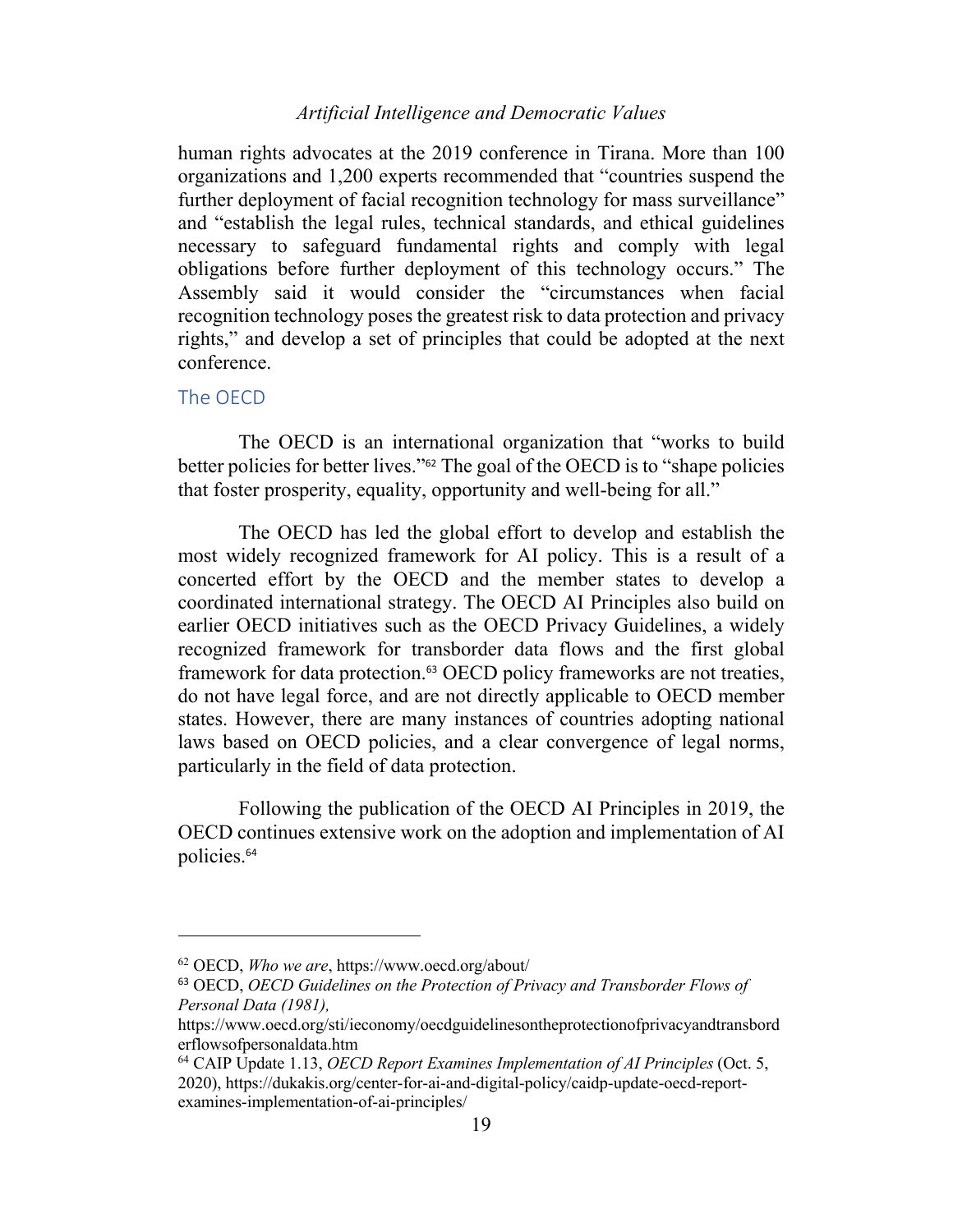#### *OECD AI Observatory*

The OECD AI Observatory, launched in February 2020, provides extensive data and multi-disciplinary analysis on artificial intelligence across a wide range of policy areas. <sup>65</sup> According to the OECD, the AI Policy Observatory is based on multidisciplinary, evidence-based analysis, and Global multi-stakeholder partnerships.

#### *National Implementation*

The OECD has also published the first report that attempts to assess the implementation of the OECD AI Principles among the G-20 nations.<sup>66</sup> Examples of AI National Policies surveys "rationales and illustrative actions" for the 10 principles that make up the OECD/G-20 Guidelines on AI policy. The report was prepared by the G20 Digital Economy Task Force. Key observations from the Task Force report:

- G20 countries are moving quickly to build trustworthy AI ecosystems, though most initiatives are very recent
- Many national AI strategies address multiple G20 AI Principles simultaneously, which the OECD contends reinforce the strong complementarity of the Principles
- So far, few national policies emphasize Principles of robustness, security and safety, and accountability,
- Many national policies emphasize R&D, fostering a digital ecosystem, human capacity, and international cooperation

The Task Force also found that "there is potential for steering public research towards socially oriented applications and issues, and for leveraging R&D activities to make progress on issues such as accountability, explainability, fairness and transparency." The Task Force emphasized that there "is currently a critical window for G20 members to continue their leadership on AI policy issues and to promote implementation of the G20 AI Principles. Development, diffusion and use of AI technologies are still at a relatively early level of maturity across many

<sup>65</sup> OECD, *AI Policy Observatory*, https://www.oecd.ai/

<sup>66</sup> CAIP Update 1.13, *OECD Report Examines Implementation of AI Principles* (Oct. 5, 2020), https://dukakis.org/center-for-ai-and-digital-policy/caidp-update-oecd-reportexamines-implementation-of-ai-principles/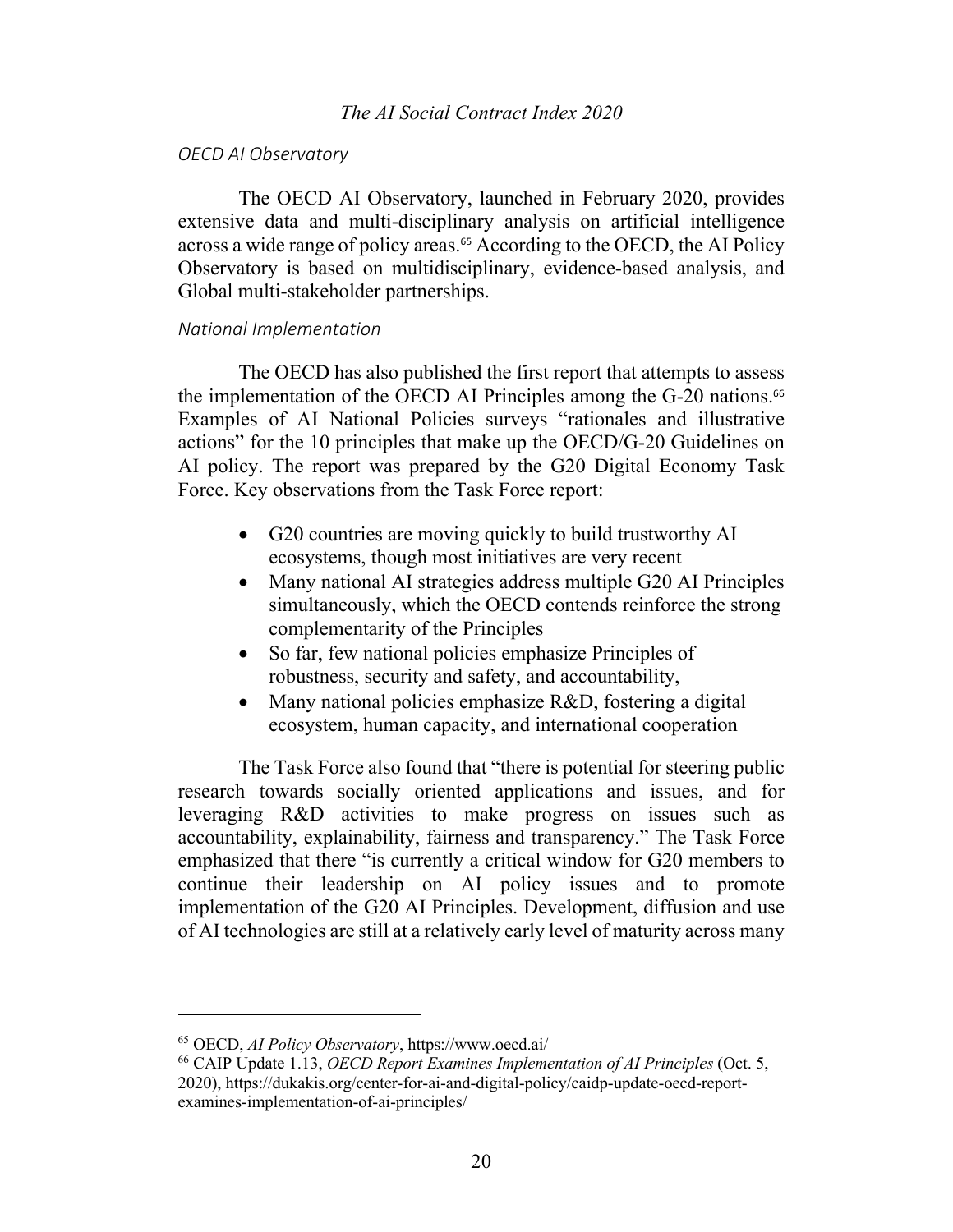countries and firms, and policy-making on AI is in an active experimental phase."<sup>67</sup>

OECD Secretary General Angel Gurria remarks at the 2020 G-20 Digital Economy Ministers Meeting in Riyadh also provide insight into the work of the OECD on AI.<sup>68</sup> Secretary Gurria, addressing the global challenges of the COVID-19 crisis, urged countries to "use digital technologies to build our economies back in a better way: more resilient, inclusive and sustainable." He also spoke about the need to bridge the digital divide, to shift to smart mobility practices, and to continue work on measurement of the digital economy.

As this year's G20 AI Dialogue showed," Secretary Gurria said, "AI's full potential is still to come. To achieve this potential, we must advance a human-centred and trustworthy AI, that respects the rule of law, human rights, democratic values and diversity, and that includes appropriate safeguards to ensure a fair and just society. This AI is consistent with the G20 AI Principles you designed and endorsed last year, drawing from the OECD's AI Principles."

#### *The OECD ONE PAI*

The OECD has also established a Working Group on Policies for AI (ONE PAI).<sup>69</sup> The Working Group is developing practical guidance for policymakers on a wide array of topics: investing in AI R&D; data, infrastructure, software & knowledge; regulation, testbeds and documentation; skills and labor markets; and international co-operation.

The ONE PAI leverages lessons learned by other OECD bodies, as well as analysis of national AI policies. The working group is focusing on the practical implementation of the OECD AI Principles throughout the AI policy cycle for:

• Policy design – focusing on national AI governance policies and approaches;

<sup>68</sup> CAIP Update 1.2, *OECD's Gurria Underscores AI Fairness at G-20* (July 26, 2020), https://dukakis.org/center-for-ai-and-digital-policy/center-for-ai-policy-update-oecdsgurria-underscores-ai-fairness-at-g-20-meeting/

<sup>67</sup> OECD G20 Digital Economy Task Force, Examples of AI National Policies (2020), https://www.mcit.gov.sa/sites/default/files/examples-of-ai-national-policies.pdf

<sup>69</sup> OECD, OECD Network of Experts on AI (ONE AI), https://oecd.ai/network-of-experts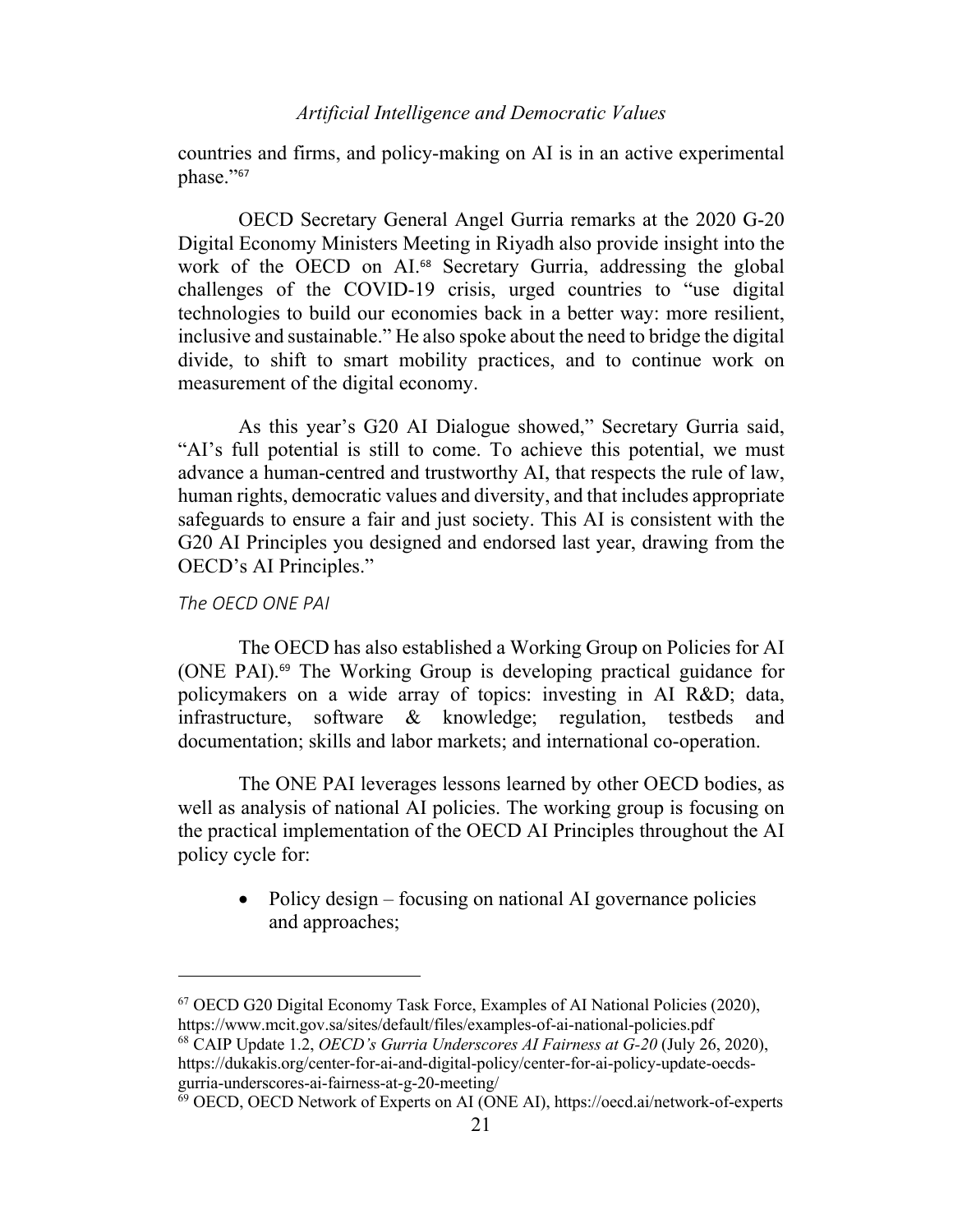- Policy implementation focusing on lessons learned to date through national implementation examples;
- Policy intelligence identifying different evaluation methods and monitoring exercises; and
- Approaches for international and multi-stakeholder cooperation on AI policy.

The OECD ONE PAI held five virtual meetings between June and September 2020 which provided "deep dives" into national experience in implementing AI policies in practice.

# *UNESCO*

UNESCO has embarked on a two-year project to develop a global standard for Artificial Intelligence. UNESCO Director General Audrey Azoulay stated, "Artificial intelligence can be a great opportunity to accelerate the achievement of sustainable development goals. But any technological revolution leads to new imbalances that we must anticipate."<sup>70</sup>

UNESCO recently published a draft Recommendation on the Ethics of Artificial Intelligence. UNESCO stated that the Recommendation "aims for the formulation of ethical values, principles and policy recommendations for the research, design, development, deployment and usage of AI, to make AI systems work for the good of humanity, individuals, societies, and the environment." The UNESCO draft Recommendation sets out about a dozen principles, five Action Goals, and eleven Policy Actions. Notable among the UNESCO recommendations is the emphasis on Human Dignity, Inclusion, and Diversity. UNESCO also expresses support for Human Oversight, Privacy, Fairness, Transparency and Explainability, Safety and Security, among other goals. Understandably, UNESCO is interested in the scientific, educational, and cultural dimensions of AI, the agency's program focus.

# United Nations

The United Nations launched work on AI in 2015 with the General Assembly event Rising to the Challenges of International Security and the

<sup>70</sup> UNESCO, *Artificial intelligence with human values for sustainable development,* https://en.unesco.org/artificial-intelligence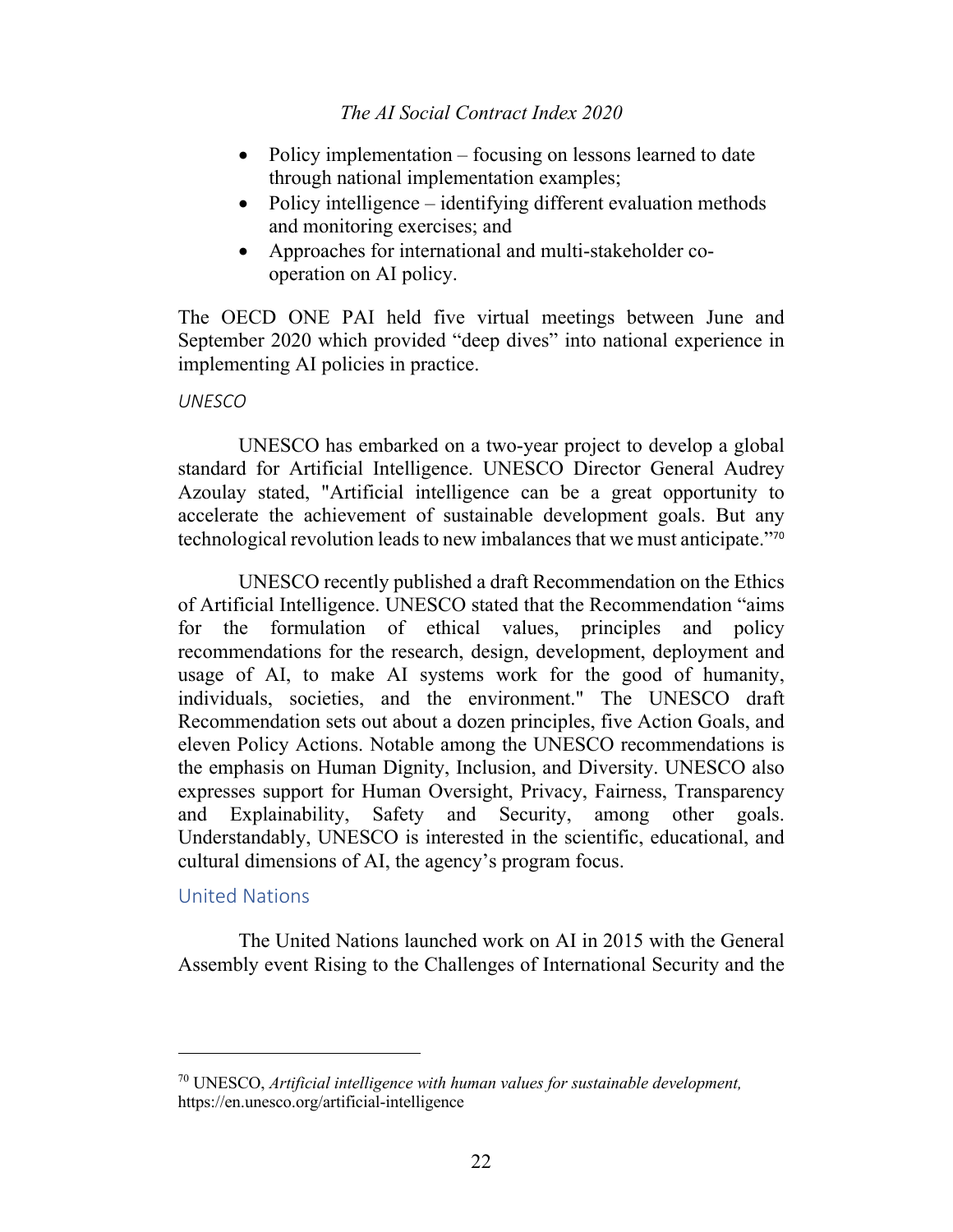Emergence of Artificial Intelligence.<sup>71</sup> In 2015, the UN Interregional Crime and Justice Research Institute (UNICRI) launched a program on AI and Robotics.

#### *International Telecommunications Union*

In 2017 and 2018, the International Telecommunications Union (ITU) organized the AI for Good Global Summits, "the leading United Nations platform for dialogue on AI."<sup>72</sup> Houlin Zhao, Secretary General of the ITU stated, "As the UN specialized agency for information and communication technologies, ITU is well placed to guide AI innovation towards the achievement of the UN Sustainable Development Goals. We are providing a neutral platform for international dialogue aimed at building a common understanding of the capabilities of emerging AI technologies." The 2018 ITU report *Artificial Intelligence for global good* focused on the relationship between AI and progress towards the United Nations' Sustainable Development Goals (SDGs).<sup>73</sup>

#### *UN Special Rapporteur*

An extensive 2018 report by a UN Special Rapporteur explored the implications of artificial intelligence technologies for human rights in the information environment, focusing in particular on rights to freedom of opinion and expression, privacy and non-discrimination.<sup>74</sup> The *Report of the Special Rapporteur on the promotion and protection of the right to freedom of opinion and expression* report defines key terms "essential to a human rights discussion about artificial intelligence"; identifies the human rights legal framework relevant to artificial intelligence; and presents preliminary to ensure that human rights are considered as AI systems evolve. The report emphasizes free expression concerns and notes several frameworks,

<sup>71</sup> UNICRI, *Rising to the Challenges of International Security and the Emergence of Artificial Intelligence* (Oct. 7, 2015),

http://www.unicri.it/news/article/cbrn\_artificial\_intelligence

<sup>72</sup> ITU, AI for Good Global Summit 2018, https://www.itu.int/en/ITU-

T/AI/2018/Pages/default.aspx

<sup>73</sup> ITU News Magazine, Artificial Intelligence for global good (Jan. 2018), https://www.itu.int/en/itunews/Documents/2018/2018-01/2018\_ITUNews01-en.pdf

<sup>74</sup> UN Special Rapporteur, *Report of the Special Rapporteur on the promotion and protection of the right to freedom of opinion and expression,* A/73/348 (Aug. 29, 2018), https://freedex.org/wp-content/blogs.dir/2015/files/2018/10/AI-and-FOE-GA.pdf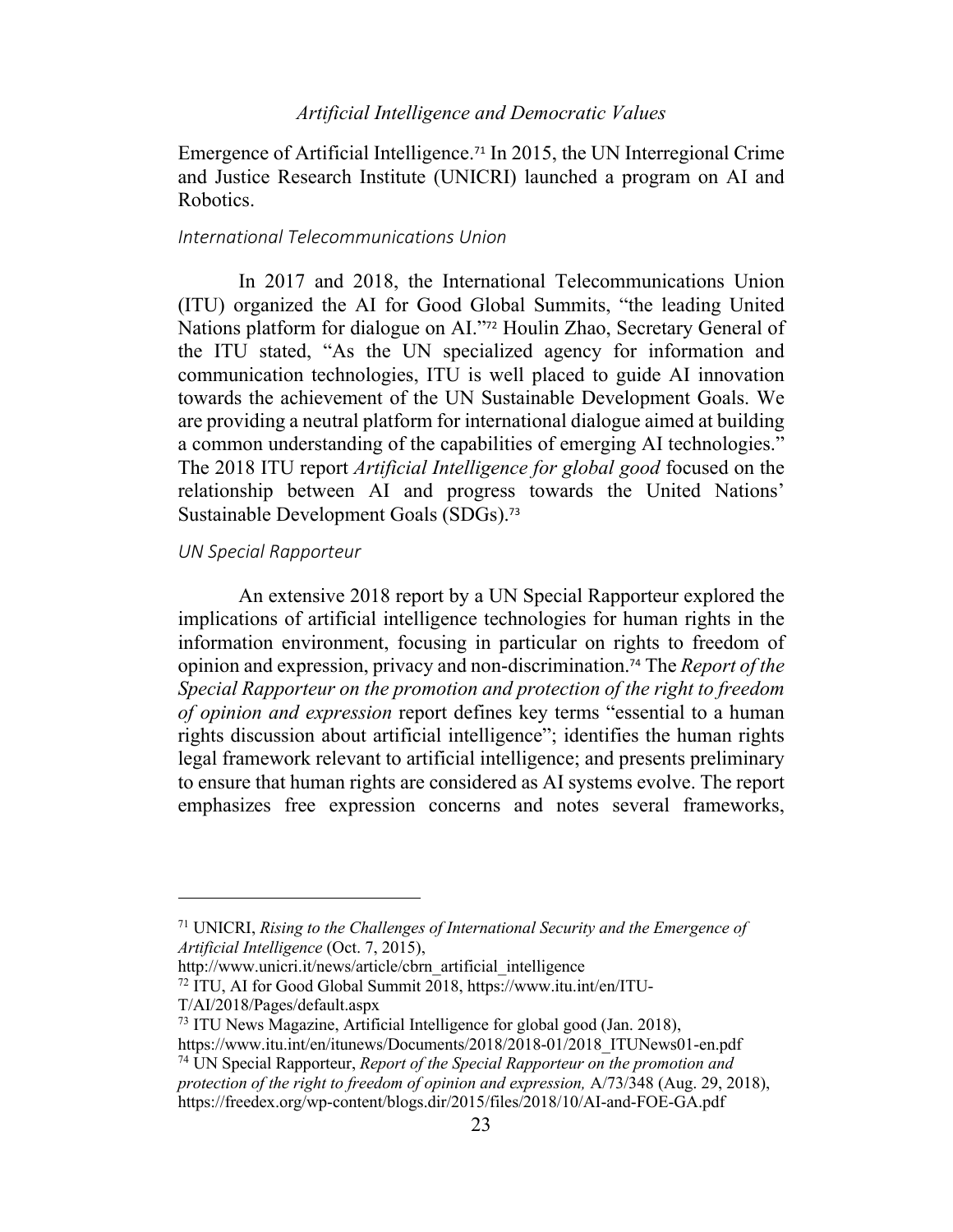including the International Covenant on Civil and Political Rights and the UN Guiding Principles on Business and Human Rights.

Among the Recommendations, the Special Rapporteur proposed "Companies should make all artificial intelligence code fully auditable and should pursue innovative means for enabling external and independent auditing of artificial intelligence systems, separately from regulatory requirements. The results of artificial intelligence audits should themselves be made public." The report emphasizes the need for transparency in the administration of public services. "When an artificial intelligence application is being used by a public sector agency, refusal on the part of the vendor to be transparent about the operation of the system would be incompatible with the public body's own accountability obligations," the report advises.

#### *UN and Lethal Autonomous Weapons*

One of the first AI applications to focus the attention of global policymakers was the use of AI for warfare.75 In 2016, the United Nations established the Group of Governmental Experts (GGE) on Lethal Autonomous Weapons Systems (LAWS) following a review of the High Contracting Parties to the Convention on Certain Conventional Weapons (CCW). <sup>76</sup> In November 2019,<sup>77</sup> the CCW High Contracting Parties endorsed 11 Guiding Principles for LAWS.<sup>78</sup> But concerns about future of regulation of lethal autonomous weapons remain. At present, some countries believe

<sup>75</sup> The Computer Professionals for Social Responsibility (CPSR), a network of computer scientists based in Palo Alto, California, undertook early work on this topic in the 1980s. CPSR History, http://cpsr.org/about/history/. See also David Bellin and Gary Chapman, *Computers in Battle Will They Work?* (1987).

<sup>76</sup> United Nations, *2018 Group of Governmental Experts on Lethal Autonomous Weapons Systems (LAWS),*

https://www.unog.ch/80256EE600585943/(httpPages)/7C335E71DFCB29D1C12582430 03E8724

<sup>77</sup> Meeting of the High Contracting Parties to the Convention on Prohibitions or Restrictions on the Use of Certain Conventional Weapons Which May Be Deemed to Be Excessively Injurious or to Have Indiscriminate Effects, *Final Report* (Dec. 13, 2019), https://undocs.org/Home/Mobile?FinalSymbol=CCW%2FMSP%2F2019%2F9&Languag e=E&DeviceType=Desktop

<sup>&</sup>lt;sup>78</sup> Group of Governmental Experts on Emerging Technologies in the Area of Lethal Autonomous Weapons System, *Report of the 2019 session of the Group of Governmental Experts on Emerging Technologies in the Area of Lethal Autonomous Weapons Systems (Sept. 25, 2019*), https://documents-dds-

ny.un.org/doc/UNDOC/GEN/G19/285/69/PDF/G1928569.pdf?OpenElement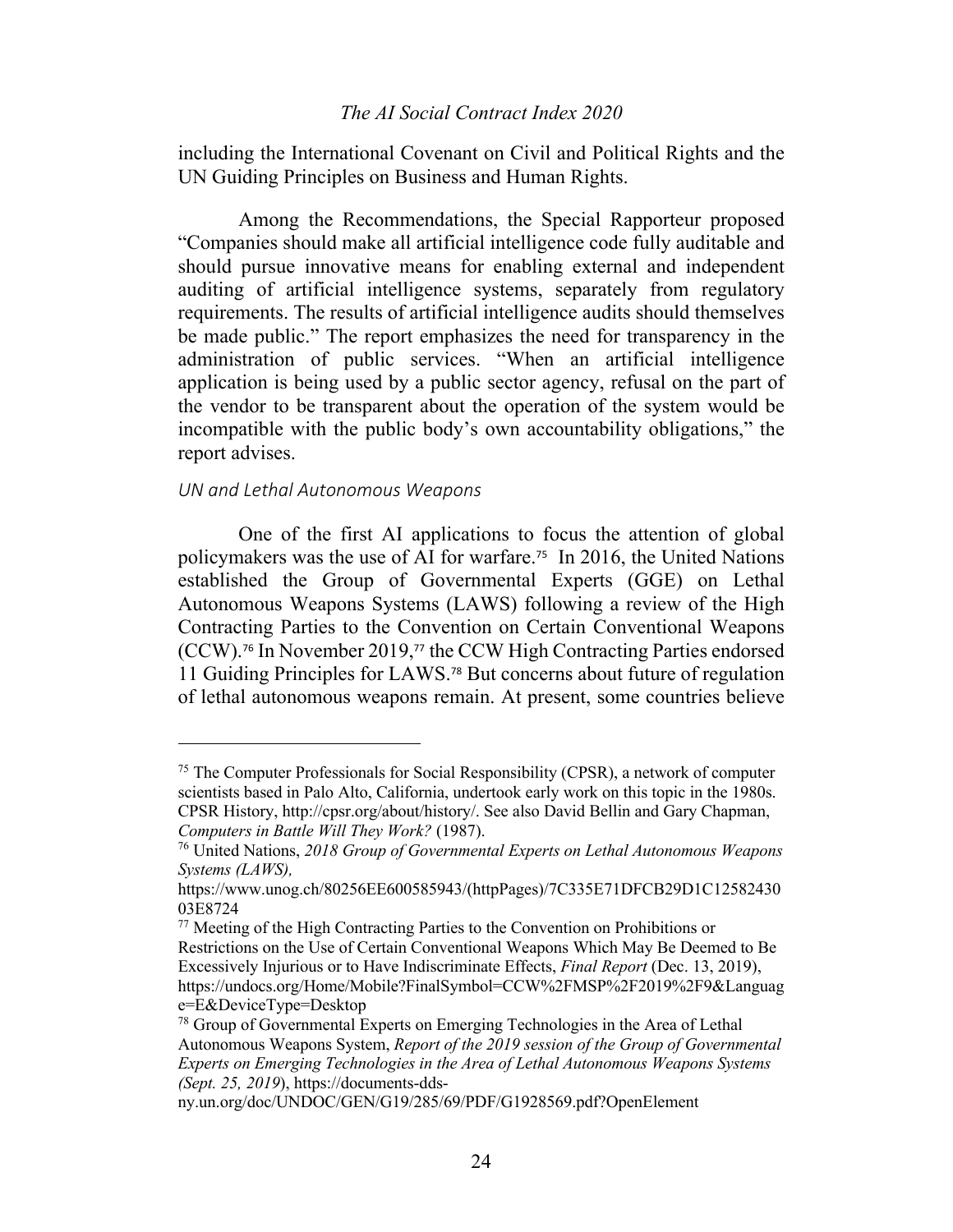that current international law "mostly suffices" while others believe new laws are needed.<sup>79</sup> Human Rights Watch provided an important overview of country positions on the future of banning fully autonomous weapons in August  $2020$ .<sup>80</sup> Concerns over killer reports also arose at the  $75<sup>th</sup>$  UN Assembly in October 2020.<sup>81</sup> Pope Francis warned that lethal autonomous weapons systems would "irreversibly alter the nature of warfare, detaching it further from human agency." He called on states to "break with the present climate of distrust" that is leading to "an erosion of multilateralism, which is all the more serious in light of the development of new forms of military technology."<sup>82</sup> The Permanent Representative of the Holy See to the UN called for a ban on autonomous weapons in 2014.<sup>83</sup>

#### The Vatican

Pope Francis has emerged as a leading figure the world of AI policy. In addition to his statements on autonomous weapons, in November 2020 the Pope warned that AI could exacerbate economic inequalities around the world if a common good is not pursued. "Artificial intelligence is at the heart of the epochal change we are experiencing. Robotics can make a better world possible if it is joined to the common good. Indeed, if technological progress increases inequalities, it is not true progress. Future

<sup>79</sup> Dustin Lewis, *An Enduring Impasse on Autonomous Weapons*, Just Security (Sept. 28, 2020), https://www.justsecurity.org/72610/an-enduring-impasse-on-autonomousweapons/

<sup>80</sup> Human Rights Watch, *Stopping Killer Robots: Country Positions on Banning Fully Autonomous Weapons and Retaining Human Control* (Aug. 10, 2020),

https://www.hrw.org/report/2020/08/10/stopping-killer-robots/country-positions-banningfully-autonomous-weapons-and#

<sup>81</sup> Stop Killer Robots, *75th UN Assembly* (Oct. 30, 2020),

https://www.stopkillerrobots.org/2020/10/un-diplomacy/

<sup>&</sup>lt;sup>82</sup> Address of His Holiness Pope Francis to the Seventy-fifth Meeting of the General Assembly of the United Nations, *The Future We Want, the United Nations We Need: Reaffirming our Joint Commitment through Multilateralism* (Sept. 25, 2020), https://reachingcriticalwill.org/images/documents/Disarmamentfora/unga/2020/25Sept\_HolySee.pdf

<sup>83</sup> Statement by H.E. Archibishop Silvano M. Tomasi, Permanent Representative of the Holy See to the United Nations and Other International Organizations in Geneva at the meeting of Experts on Lethal Autonomous weapons systems of the High Contracting Parties to the Convention, *On Prohibitions or Restrictions on the Use of Certain Conventional Weapons which may be Deemed to be Excessively Injurious or to have Indiscriminate Effect* (May 13, 2014),

https://www.unog.ch/80256EDD006B8954/(httpAssets)/D51A968CB2A8D115C1257C D8002552F5/\$file/Holy+See+MX+LAWS.pdf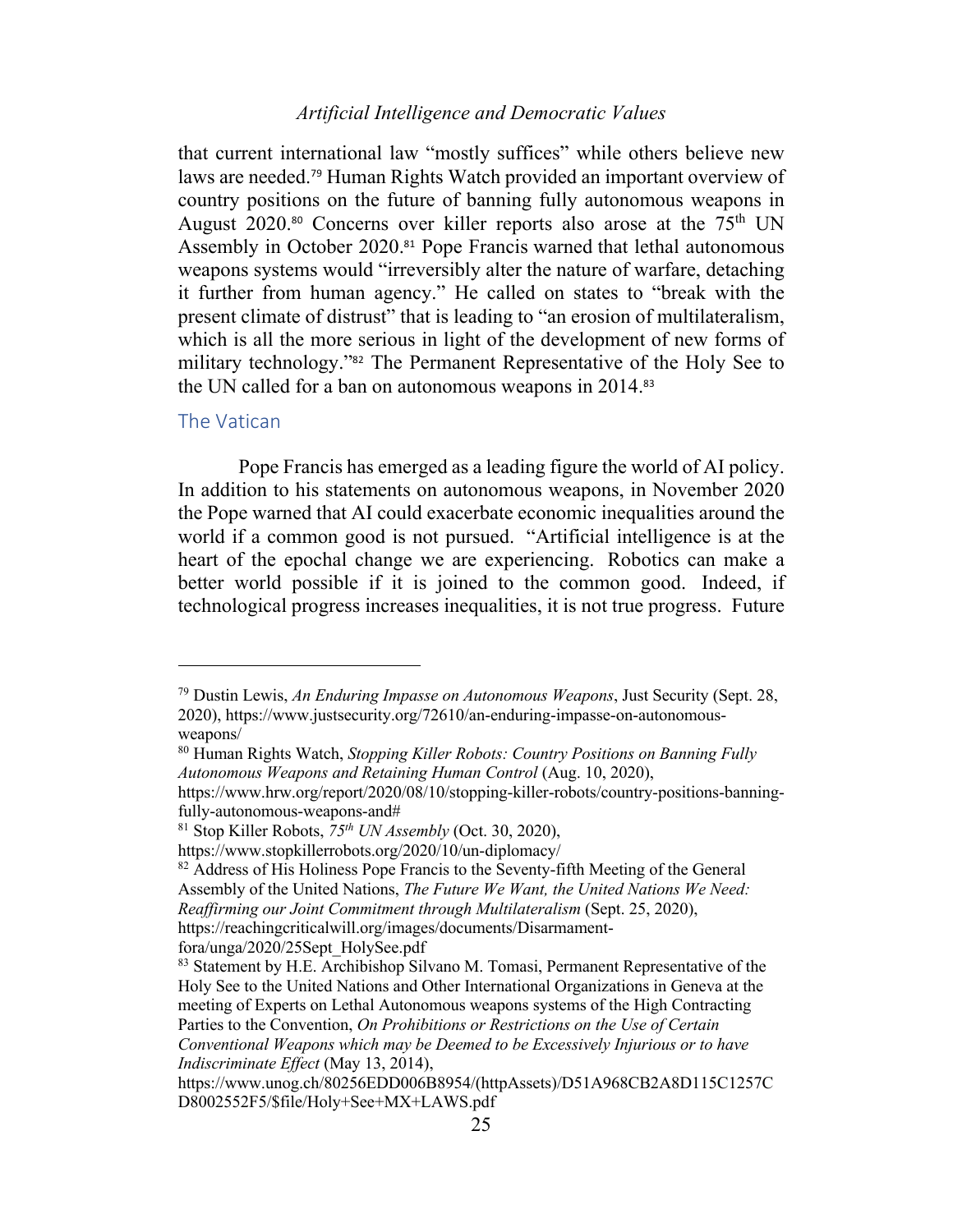advances should be oriented towards respecting the dignity of the person and of Creation."<sup>84</sup>

Earlier in 2020, the Pope endorsed the Rome Call for AI Ethics.<sup>85</sup> The goal of the Rome Call is to "support an ethical approach to Artificial Intelligence and promote a sense of responsibility among organizations, governments and institutions." The Pope said, "The Call's intention is to create a movement that will widen and involve other players: public institutions, NGOs, industries and groups to set a course for developing and using technologies derived from AI." The Pope also said that the Rome Call for Ethics is the "first attempt to formulate a set of ethical criteria with common reference points and values, offering a contribution to the development of a common language to interpret what is human."<sup>86</sup>

The key principles of the Rome Call are 1) Transparency: AI systems must be explainable; 2) Inclusion: the needs of all human beings must be taken into consideration so that everyone can benefit and all individuals can be offered the best possible conditions to express themselves and develop; 3) Responsibility: those who design and deploy the use of AI must proceed with responsibility and transparency; 4) Impartiality: do not create or act according to bias, thus safeguarding fairness and human dignity; 5) Reliability: AI systems must be able to work reliably; 6) Security and privacy: AI systems must work securely and respect the privacy of users. These principles are described as "fundamental elements of good innovation."

# Technical Societies

Technical societies have also played a leading role in the articulation of AI principles. The IEEE led several initiatives, often in cooperation with government policymakers, to develop and promote Ethically Aligned Design (EAD).87 The initial report *A Vision for Prioritizing Human Wellbeing with Autonomous and Intelligent Systems* was published in 2015. The

<sup>84</sup> Vatican News, *Pope's November prayer intention: that progress in robotics and AI "be human*" (Nov. 2020), https://www.vaticannews.va/en/pope/news/2020-11/popefrancis-november-prayer-intention-robotics-ai-human.html

<sup>85</sup> *Rome Call AI Ethics*, https://romecall.org

<sup>86</sup> Pontifical Academy for Life, *Rome Call for Ethics* (Feb. 28, 2020),

http://www.academyforlife.va/content/pav/en/events/intelligenza-artificiale.html

<sup>87</sup> IEEE Ethics in Action in Autonomous and Intelligent Systems, https://ethicsinaction.ieee.org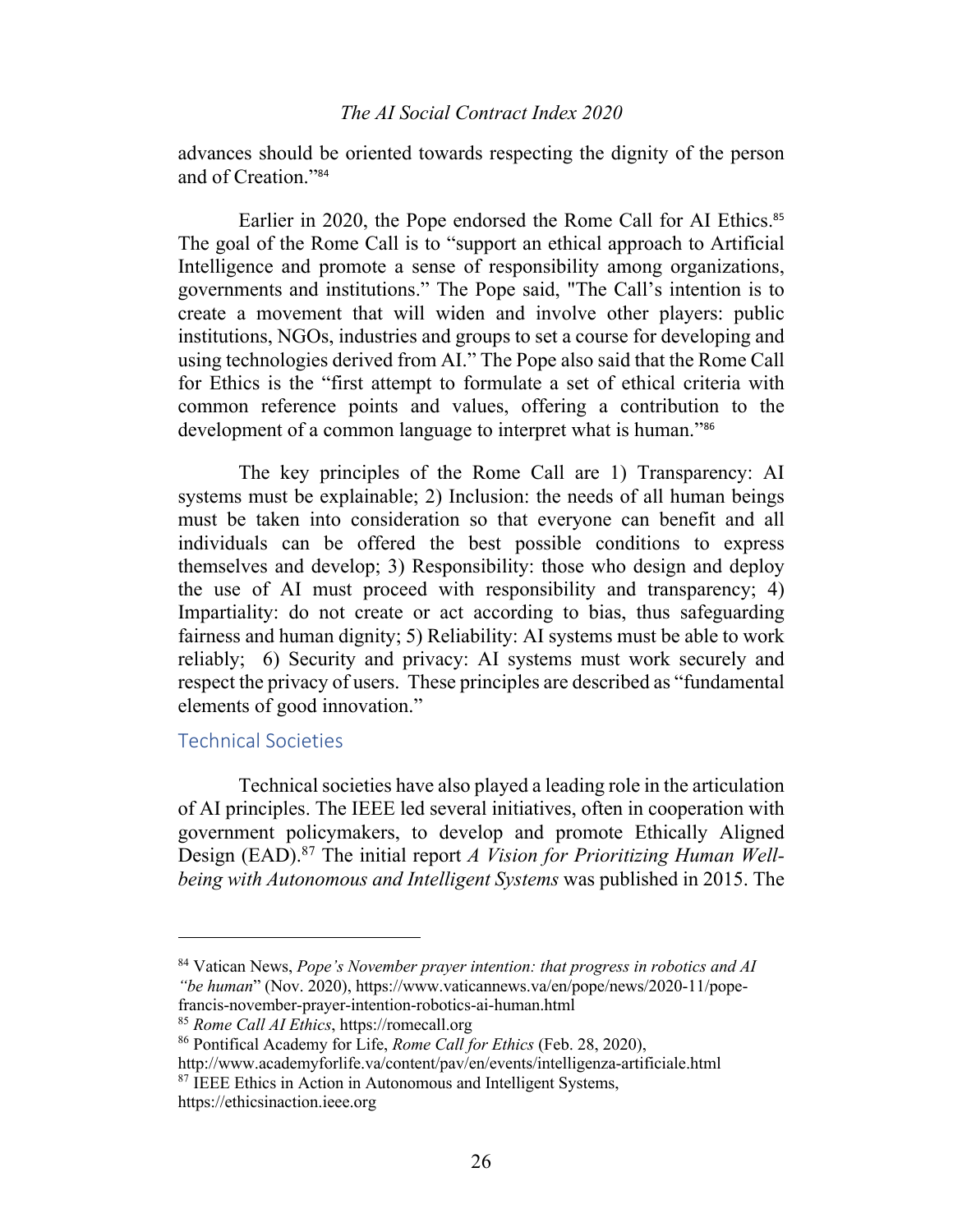IEEE published the second edition in 2017.88 In 2019 the IEEE issued a Positions Statement on Artificial Intelligence, concluding that "AI systems hold great promise to benefit society, but also present serious social, legal and ethical challenges, with corresponding new requirements to address issues of systemic risk, diminishing trust, privacy challenges and issues of data transparency, ownership and agency."<sup>89</sup>

ACM, an international society of computer scientists and professionals, has also contributed to the global AI policy landscape.90 In 2017 ACM released a Statement on Algorithmic Transparency and Accountability, identifying key principles to minimize bias and risks in algorithmic decision-making systems, including transparency, accountability, explainability, auditability, and validation.<sup>91</sup> In 2020, in response to growing concerns about the use of facial recognition technologies in public spaces, ACM released another statement addressing the unique issues of biometric data systems and the potential bias and inaccuracies that have significant consequences for violation of human rights.<sup>92</sup>

### Civil Society

#### *Europe*

Civil Society organizations, particularly in Europe, are also shaping national AI policies and practices. Group such as Access Now have published detailed assessment of AI regulatory proposals<sup>93</sup> and a very

<sup>88</sup> IEEE Standards Association, *IEEE Releases Ethically Aligned Design, Version 2 to show "Ethics in Action" for the Development of Autonomous and Intelligent Systems (A/IS)* (Dec. 12, 2017), https://standards.ieee.org/news/2017/ead\_v2.html

<sup>89</sup> IEEE, *Artificial Intelligence* (June 24, 2019), https://globalpolicy.ieee.org/wpcontent/uploads/2019/06/IEEE18029.pdf

<sup>90</sup> Association for Computing Machinery, www.acm.org/public-policy

<sup>91</sup> ACM, US Public Policy Council, *Statement on Algorithmic Transparency and Accountability,* (Jan. 12, 2017),

https://www.acm.org/binaries/content/assets/publicpolicy/2017 usacm statement algorit hms.pdf.

<sup>92</sup> ACM, US Technology Policy Committee, *Statement on Principles and Prerequisites for the Development, Evaluation and Use of Unbiased Facial Recognition Technologies*  (June 30, 3030), https://www.acm.org/binaries/content/assets/public-policy/ustpc-facialrecognition-tech-statement.pdf

<sup>93</sup> AccessNow, *Mapping Regulatory Proposals for Artificial Intelligence in Europe* (Nov. 2018),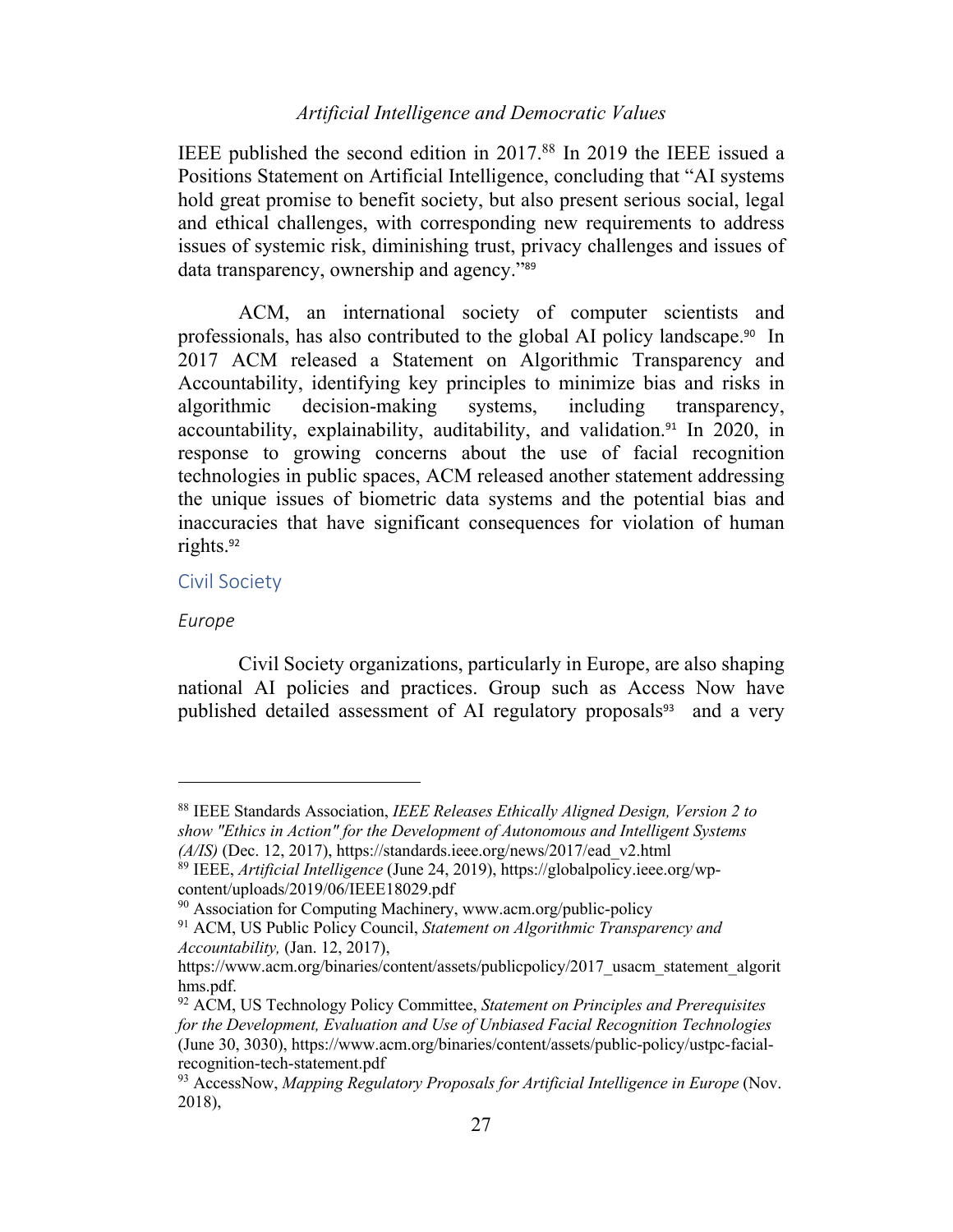recent report on "trustworthy AI."<sup>94</sup> AlgorithmWatch has drawn attention to controversies in the use of AI-based decision-making systems.<sup>95</sup> BEUC, the European consumer organization, has surveyed public attitudes toward AI,<sup>96</sup> and in October 2020 proposed specific AI rights for consumers.<sup>97</sup> Privacy International has examined the impact of AI in several context, including advertising, welfare, and migration.<sup>98</sup>

The European Commission's White Paper on AI provided an opportunity for these groups to express their views on regulatory options. Several European NGOs said that the Commission has moved too slowly to establish a legislative framework and has placed too much emphasis on ethics rather than fundamental rights. Access Now and EDRi said that the Commission's "risk-based approach" fails to safeguard fundamental rights.<sup>99</sup> As they explained, "the burden of proof to demonstrate that an AI system does not violate human rights should be on the entity that develops or deploys the system" and "such proof should be established through a mandatory human rights impact assessment."

BEUC wrote "a strong regulatory framework is necessary" to "facilitate innovation and guarantee that consumers can fully reap the benefits of the digital transformation of our societies but are protected against the risks posed by AI."<sup>100</sup> The German consumer association vzbv

https://www.accessnow.org/cms/assets/uploads/2018/11/mapping\_regulatory\_proposals\_ for\_AI\_in\_EU.pdf

<sup>94</sup> AccessNow, *Europe's Approach to Artificial Intelligence: How AI Strategy is Evolving* (Dec. 7, 2020), https://www.accessnow.org/eu-trustworthy-ai-strategy-report/

<sup>&</sup>lt;sup>95</sup> AlgorithmWatch, Automating Society Report 2020 (Oct. 2020),

https://automatingsociety.algorithmwatch.org

<sup>96</sup> BEUC, *Survey: Consumers see potential of artificial intelligence but raise serious concerns* (Sept. 7, 2020), https://www.beuc.eu/publications/survey-consumers-seepotential-artificial-intelligence-raise-serious-concerns/html

<sup>97</sup> BEUC, *AI Rights for Consumers* (2019), https://www.beuc.eu/publications/beuc-x-2019-063 ai rights for consumers.pdf

<sup>98</sup> Privacy International, *Artificial Intelligence* ("AI has the potential to revolutionise societies, however there is a real risk that the use of new tools by states or corporations will have a negative impact on human rights.")

https://privacyinternational.org/learn/artificial-intelligence

<sup>99</sup> Access Now and EDRi, *Attention EU regulators: we need more than AI "ethics" to keep us safe* (Oct. 21, 2020), https://edri.org/our-work/attention-eu-regulators-we-needmore-than-ai-ethics-to-keep-us-safe/

<sup>100</sup> BEUC, *BEUC's Response to the European Commission's White Paper on Artificial Intelligence* (June 2020), https://www.beuc.eu/publications/beuc-x-2020-

<sup>049</sup> response to the ecs white paper on artificial intelligence.pdf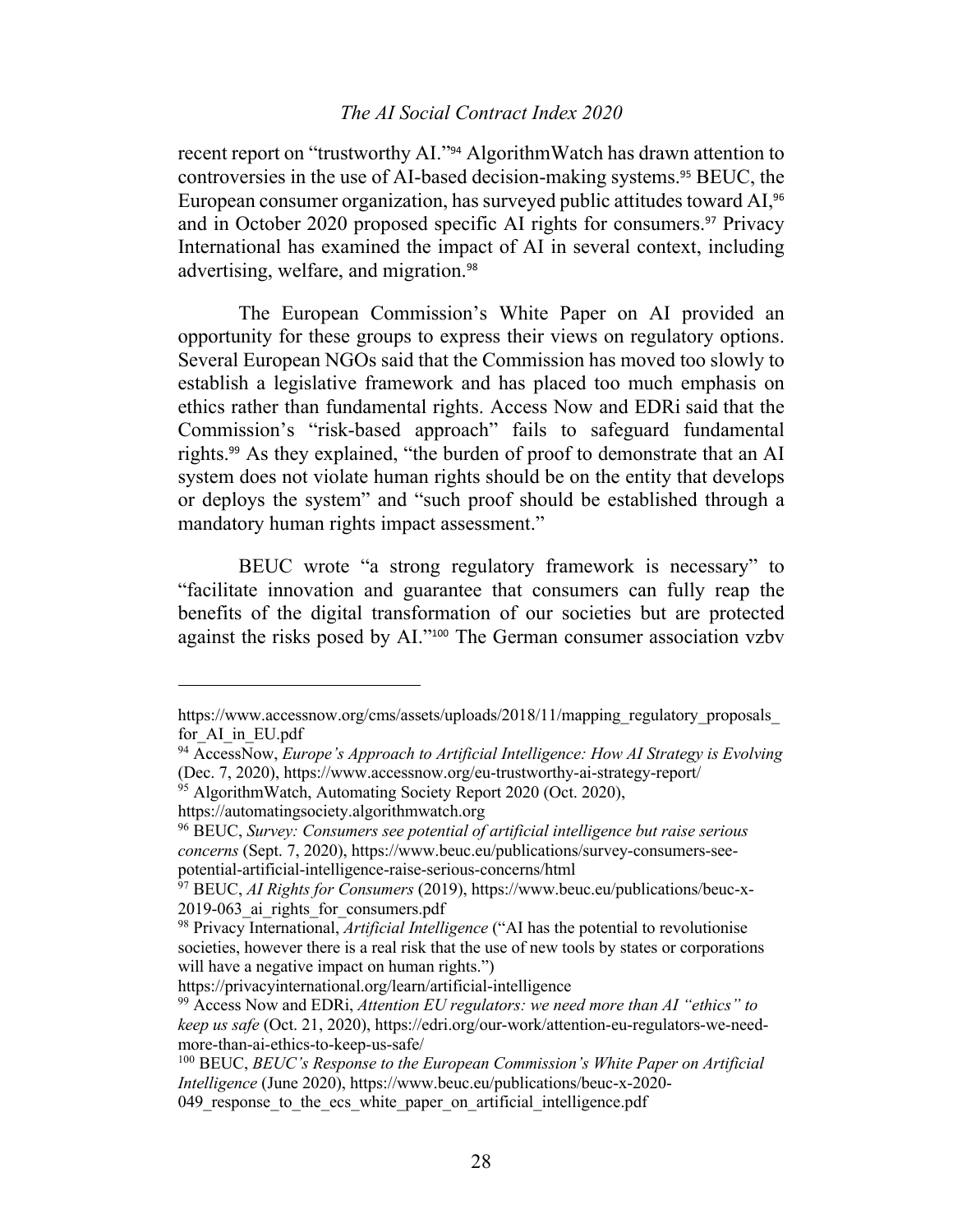has also said that the EC recommendation is too narrow.<sup>101</sup> Risky applications that can cause immense harm to consumers' self-determination would then most likely be out of the scope, such as insurance, e-commerce, and smart personal assistants like Amazon Echo/Alexa. The European Commission's plan also appears to include only machine-learning applications. This would exclude a range of expert systems, such as. the German credit scoring system "Schufa." According to vzbv, this is not technology neutral as it should be.

In the fall of 2020, more than a dozen NGOs in Europe joined together to ban biometric mass surveillance.<sup>102</sup> The Reclaim Your Face coalition demands "transparency, red lines, and respect for humans," and has specifically objected to the deployment of facial recognition in Belgrade. According to the organizations, "ReclaimYourFace is a European movement that brings people's voices into the discussion around biometric data used to monitor the population. We question why these sensitive data are being used and raise the alarm on the impact on our freedoms in public spaces."103

#### *United States*

In the United States, the AI Now Institute at New York University has organized important conferences<sup>104</sup> and issued expert reports<sup>105</sup> on several AI topics. The AI Now Institute also recently provided a statement to the New York City Council on discrimination in automated employment decision tools.<sup>106</sup> The Electronic Privacy Information Center (EPIC) has pursued several innovative complaints concerning AI with the US Federal Trade Commission,<sup>107</sup> provided comments on AI to federal agencies,<sup>108</sup>

<sup>101</sup> Vzbv, *White Paper on Artificial Intelligence: Proposals of the Federation of German Consumer Organisations* (May 11, 2020),

https://www.vzbv.de/sites/default/files/downloads/2020/06/18/20\_06\_11\_vzbv\_ec\_white paper ai comment final.pdf

<sup>102</sup> Reclaim Your Face, https://reclaimyourface.eu

<sup>103</sup> Reclaim Your Face, The Movement, https://reclaimyourface.eu/the-movement/

<sup>104</sup> AI Now Institute, *Bias*, https://ainowinstitute.org/symposia.html

<sup>105</sup> AI Now Institute, *Reports*, https://ainowinstitute.org/reports.html

<sup>106</sup> Dr. Sarah Myers West, AI Now Institute, *Ethical Implications of Using Artificial* 

*Intelligence and Automated Decision Systems,* New York City Council (Nov. 13, 2020), https://ainowinstitute.org/ai-now-city-council-testimony-fair-shot-act.pdf

<sup>107</sup> EPIC, *In re HireVue*, https://epic.org/privacy/ftc/hirevue/

<sup>108</sup> Fight for the Future, *Ban Facial Recognition*, https://www.banfacialrecognition.com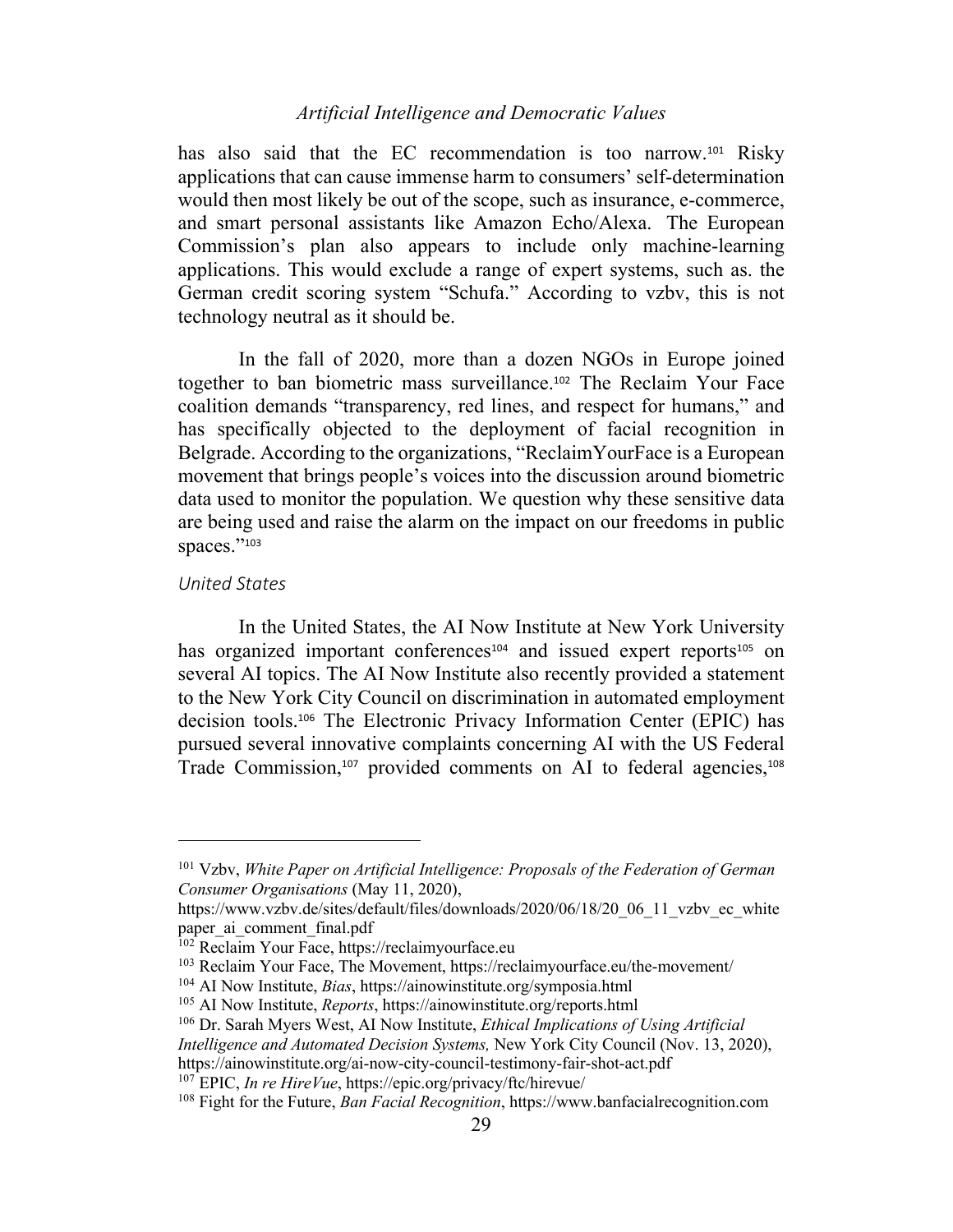expert statements to Congress,<sup>109</sup> and pursued public release of materials concerning the activities of the National Security Commission on AI.<sup>110</sup> EPIC has also pursued open government cases concerning the use of proprietary forensic techniques in the criminal justice system.

Fight for the Future, an independent NGO, organized a national campaign in the US to ban facial recognition.<sup>111</sup> Amazon also came under widespread criticism from many US NGOs in 2018 about the company's facial recognition system Rekognition.<sup>112</sup> In June 2020, Amazon agreed to "pause" the police use of its facial recognition software.<sup>113</sup> IBM and Microsoft also agree to halt the development of facial recognition. According to MIT Technology Review, the decision "mark[s] a major milestone for researchers and civil rights advocates in a long and ongoing fight over face recognition in law enforcement."<sup>114</sup>

The Algorithmic Justice League (AJL) has advised the US Congress on AI policy<sup>115</sup> and facial recognition technology.<sup>116</sup> The AJL has also proposed the creation of a federal agency, similar to the FDA, to regulate

<sup>109</sup> *EPIC Urges Congress to Regulate AI Techniques, Promotes 'Algorithmic Transparency'* (Dec. 12, 2017), https://epic.org/2017/12/epic-urges-congress-toregulat.html

<sup>110</sup> https://www.epic.org/foia/epic-v-ai-commission/

<sup>111</sup> Fight for the Future, *Ban Facial Recognition*, https://www.banfacialrecognition.com <sup>112</sup> *Letter from Nationwide Coalition to Amazon CEO Jeff Bezos Regarding Rekognition* 

<sup>(</sup>June 18, 2018), ttps://www.aclu.org/letter-nationwide-coalition-amazon-ceo-jeff-bezosregarding-rekognition

<sup>113</sup> Karen Weise and Natasha Singer, *Amazon Pauses Police Use of Its Facial Recognition Software,* New York Times (June 10, 2020),

https://www.nytimes.com/2020/06/10/technology/amazon-facial-recognitionbacklash.html

<sup>114</sup> Karen Hao, *The two-year fight to stop Amazon from selling face recognition to the police,* MIT Technology Review (June 12, 2020),

https://www.technologyreview.com/2020/06/12/1003482/amazon-stopped-selling-policeface-recognition-fight/

<sup>115</sup> Joy Buolamwini, *Artificial Intelligence; Societal and Ethical Implications,* United States House Committee on Science, Space and Technology (June 26, 2019), https://science.house.gov/imo/media/doc/Buolamwini%20Testimony.pdf

<sup>116</sup> Joy Buolamwini, *Facial Recognition Technology (Part 1): Its Impact on our Civil* 

*Rights and Liberties, United States House Committee on Oversight and Government Reform* (May 22, 2019),

https://docs.house.gov/meetings/GO/GO00/20190522/109521/HHRG-116-GO00-Wstate-BuolamwiniJ-20190522.pdf